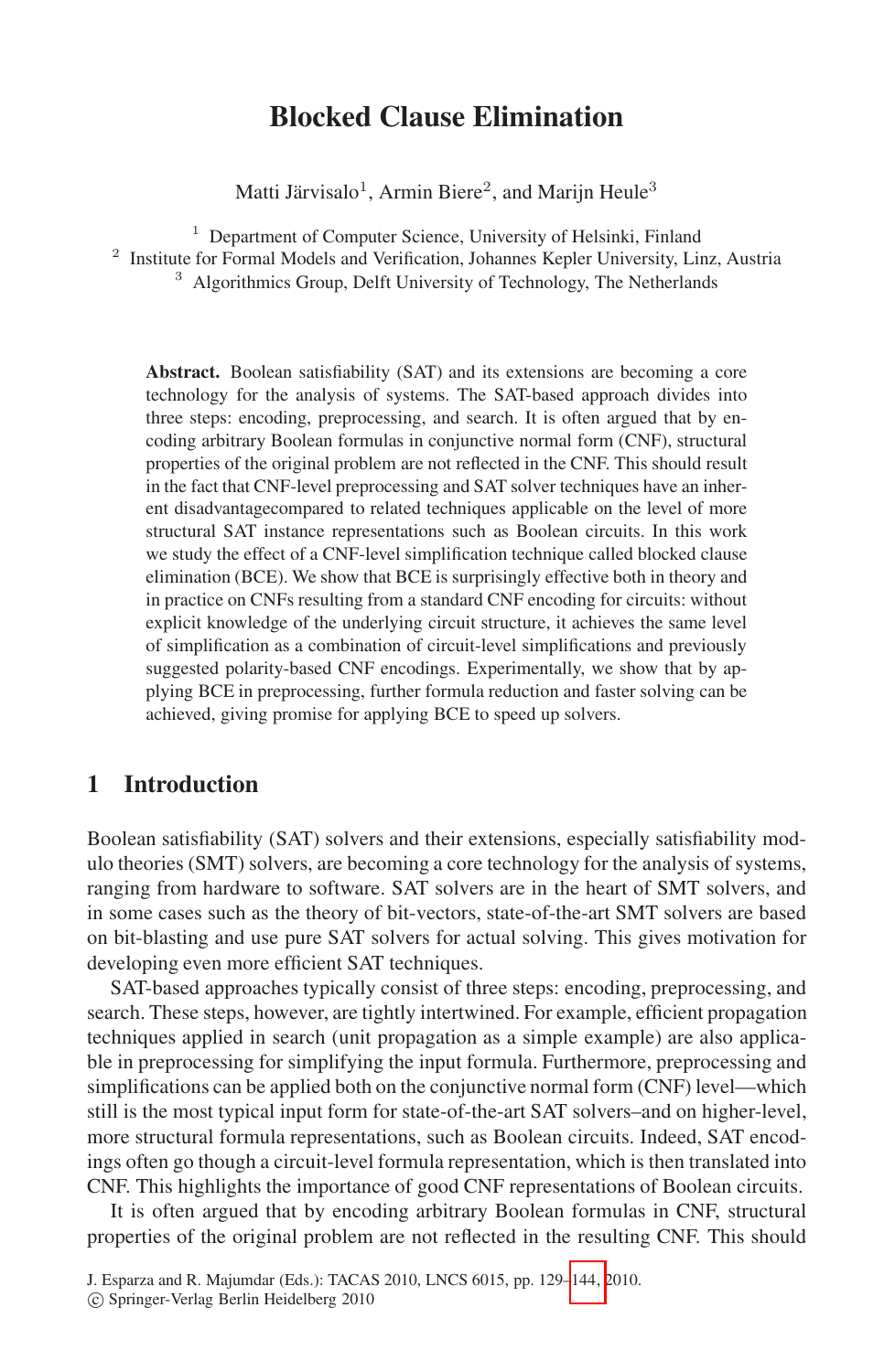result in the fact that CNF-level preprocessing and SAT solver techniques have an inherent disadvantage compared to related techniques that can be applied on the level of more structural SAT instance representations such as Boolean circuits. Motivated by this, various simplification techniques and intricate CNF encoders for circuit-level SAT instance descriptions have been proposed [\[1,](#page-14-0)[2,](#page-14-1)[3,](#page-14-2)[4,](#page-14-3)[5\]](#page-14-4). On the other hand, based on the highly efficient CNF-level clause learning SAT solvers and CNF simplification techniques such as [\[6](#page-14-5)[,7](#page-14-6)[,8](#page-14-7)[,9](#page-14-8)[,10](#page-14-9)[,11\]](#page-14-10), there is also strong support for the claim that CNF is sufficient as an input format for SAT solvers.

In this work we study the effect of a CNF-level simplification technique called blocked clause elimination (BCE), based on the concept of blocked clauses [\[12\]](#page-14-11). We show that BCE is surprisingly effective both in theory and in practice on CNFs resulting from the standard "Tseitin" CNF encoding [\[13\]](#page-14-12) for circuits: without explicit knowledge of the underlying circuit structure, BCE achieves the same level of simplification as a combination of circuit-level simplifications, such as *cone of influence*, *non-shared input elimination*, and *monotone input reduction*, and previously suggested polaritybased CNF encodings, especially the Plaisted-Greenbaum encoding [\[14\]](#page-14-13). This implies that, without losing simplification achieved by such specialized circuit-level techniques, one can resort to applying BCE after the straightforward Tseitin CNF encoding, and hence implementing these circuit-level techniques is somewhat redundant. Moreover, since other related circuit level optimizations for *sequential* problems—in particular, the *bounded cone of influence reduction* [\[15\]](#page-14-14) and using functional instead of relational representations of circuits [\[16\]](#page-14-15)—can be mapped to cone of influence, these can also be achieved by BCE purely on the CNF-level. Additionally, as regards CNF-level simplification techniques, BCE achieves the simplification resulting from, e.g., *pure literal elimination*. In addition to the more theoretical analysis in this paper, we present an experimental evaluation of the effectiveness of BCE combined with SatElite-style variable eliminating CNF preprocessing [\[10\]](#page-14-9), comparing our implementation with the standard Tseitin and Plaisted-Greenbaum encodings and the more recent NiceDAG [\[4](#page-14-3)[,5\]](#page-14-4) and Minicirc [\[3\]](#page-14-2) CNF encoders.

The rest of this paper is organized as follows. After background on Boolean circuits and CNF encodings of circuits (Sect. [2\)](#page-1-0) and on resolution-based CNF preprocessing (Sect. [3\)](#page-3-0), we introduce blocked clause elimination (Sect. [4\)](#page-4-0). Then the effectiveness of BCE is analyzed w.r.t. known circuit-level simplification techniques and CNF encodings (Sect. [5\)](#page-5-0) and resolution-based preprocessing (Sect. [6\)](#page-9-0). Finally, our implementation of BCE is briefly described (Sect. [7\)](#page-10-0) and experimental results are reported on the practical effectiveness of BCE (Sect. [8\)](#page-11-0).

#### <span id="page-1-0"></span>**2 Boolean Circuits and CNF SAT**

This section reviews the needed background related to Boolean circuits and CNF-level satisfiability, and well-known CNF encodings of circuits.

Given a Boolean variable  $x$ , there are two *literals*, the positive literal, denoted by  $x$ , and the negative literal, denoted by  $\bar{x}$ , the *negation of* x. As usual, we identify  $\bar{x}$  with x. A *clause* is a disjunction (∨, or) of distinct literals and a CNF formula is a conjunction (∧, and) of clauses. When convenient, we view a clause as a finite set of literals and a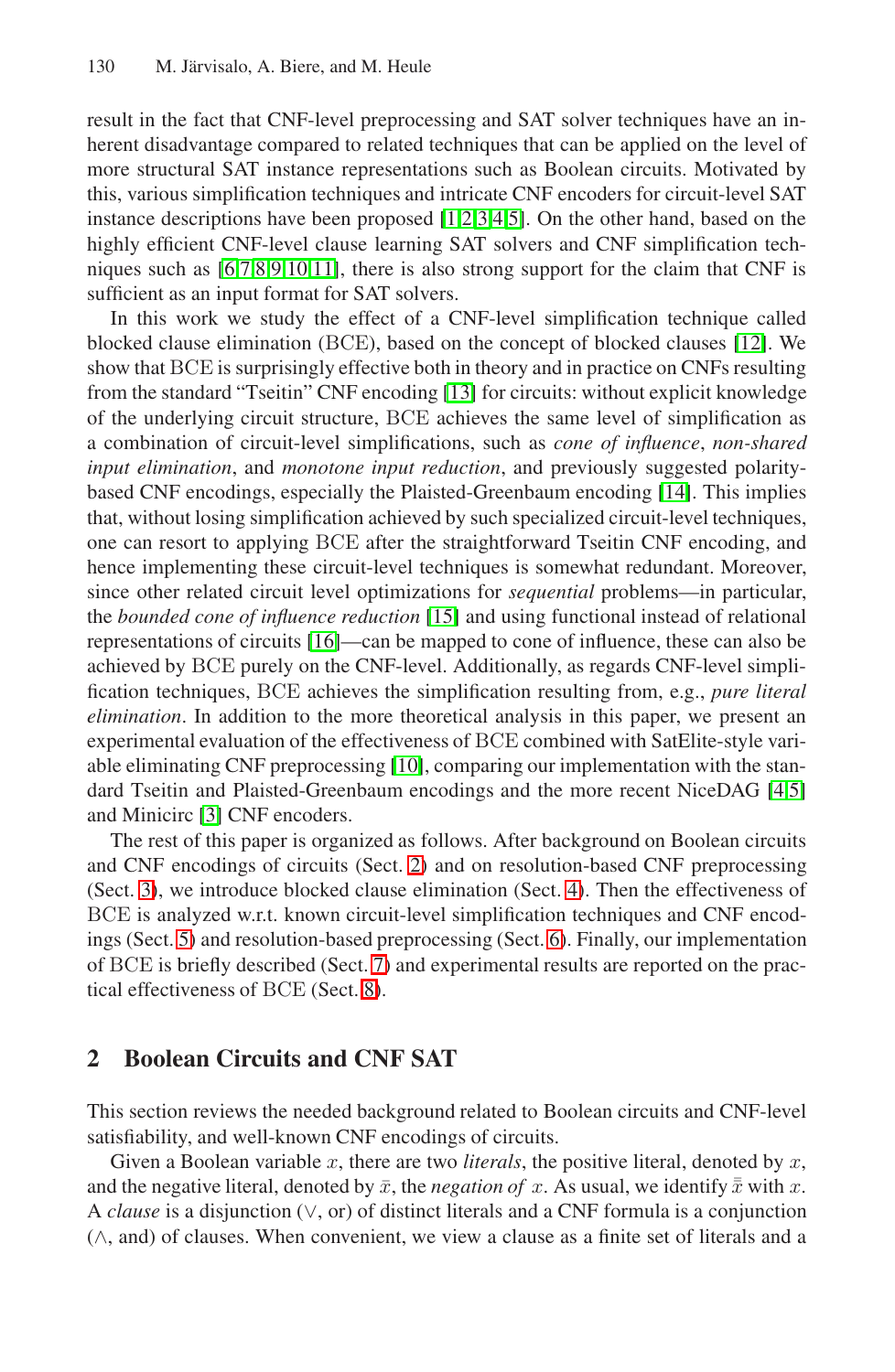CNF formula as a finite set of clauses; e.g. the formula  $(a \vee \overline{b}) \wedge (\overline{c})$  can be written as  $\{\{a,\overline{b}\},\{\overline{c}\}\}\.$  A clause is a *tautology* if it contains both x and  $\overline{x}$  for some variable x.

#### **2.1 Boolean Circuits**

A Boolean circuit over a finite set G of *gates* is a set C of equations of form  $g :=$  $f(g_1,...,g_n)$ , where  $g, g_1,...,g_n \in G$  and  $f: \{\mathbf{t}, \mathbf{f}\}^n \to \{\mathbf{t}, \mathbf{f}\}\$ is a Boolean function, with the additional requirements that (i) each  $g \in G$  appears at most once as the left hand side in the equations in  $C$ , and (ii) the underlying directed graph

$$
\langle G, E(C) = \{ \langle g', g \rangle \in G \times G \mid g := f(\dots, g', \dots) \in C \} \rangle
$$

is acyclic. If  $\langle g', g \rangle \in E(C)$ , then g' is a *child* of g and g is a *parent* of g'. If  $g := f(g, g)$  is in C then g is an *f*-gate (or of type f) otherwise it is an *input ode* A  $f(g_1,...,g_n)$  is in C, then g is an f-gate (or of type f), otherwise it is an *input gate*. A gate with no parents is an *output gate*. The fanout (fanin, resp.) of a gate is the number of parents (children, resp.) the gate has.

A (partial) assignment for C is a (partial) function  $\tau : G \to \{\mathbf{t}, \mathbf{f}\}\)$ . An assignment  $\tau$ is *consistent* with C if  $\tau(g) = f(\tau(g_1), \ldots, \tau(g_n))$  for each  $g := f(g_1, \ldots, g_n)$  in C.

A *constrained Boolean circuit*  $C^{\tau}$  is a pair  $\langle C, \tau \rangle$ , where C is a Boolean circuit and  $\tau$ is a partial assignment for C. With respect to a  $C^{\tau}$ , each  $\langle g, v \rangle \in \tau$  is a *constraint*, and q is *constrained* to v if  $\langle q, v \rangle \in \tau$ .

An assignment  $\tau'$  *satisfies*  $C^{\tau}$  if (i) it is consistent with C, and (ii) it respects the astroints in  $\tau$  meaning that for each gate  $a \in C$  if  $\tau(a)$  is defined then  $\tau'(a) - \tau(a)$ constraints in  $\tau$ , meaning that for each gate  $g \in G$ , if  $\tau(g)$  is defined, then  $\tau'(g) = \tau(g)$ .<br>If some assignment satisfies  $C^{\tau}$  then  $C^{\tau}$  is *satisfiable* and otherwise *unsatisfiable*. If some assignment satisfies  $C^{\tau}$ , then  $C^{\tau}$  is *satisfiable* and otherwise *unsatisfiable*.

The following Boolean functions are some which often occur as gate types.

- $\blacksquare$  NOT(*v*) is **t** if and only if *v* is **f**.
- **–**  $OR(v_1, \ldots, v_n)$  is **t** if and only if at least one of  $v_1, \ldots, v_n$  is **t**.
- **–** AND $(v_1, \ldots, v_n)$  is **t** if and only if all  $v_1, \ldots, v_n$  are **t**.
- **–** XOR $(v_1, \ldots, v_n)$  is **t** if and only if an odd number of  $v_i$ 's are **t**.
- $-$  ITE( $v_1, v_2, v_3$ ) is **t** if and only if (i)  $v_1$  and  $v_2$  are **t**, or (ii)  $v_1$  is **f** and  $v_3$  is **t**.

As typical, we inline gate definitions of type  $g := \text{NOT}(g')$ . In other words, each occurrence of  $g$  as  $\hat{g} := f(g)$  is expected to be rewritten as  $\hat{g} := f(g) \text{NOT}(g')$ rence of g as  $\hat{g} := f(\dots, g, \dots)$  is expected to be rewritten as  $\hat{g} := f(\dots, \text{NOT}(g'), \dots)$ .

#### **2.2 Well-Known CNF Encodings**

The standard satisfiability-preserving "Tseitin" encoding [\[13\]](#page-14-12) of a constrained Boolean circuit  $C^{\tau}$  into a CNF formula  $TST(C^{\tau})$  works by introducing a Boolean variable for each gate in  $\mathcal{C}^{\tau}$ , and representing for each gate  $g := f(q_1, \ldots, q_n)$  in  $\mathcal{C}^{\tau}$  the equivalence  $g \Leftrightarrow f(g_1, \ldots g_n)$  with clauses. Additionally, the constraints in  $\tau$  are represented as unit clauses: if  $\tau(g) = \mathbf{t} (\tau(g) = \mathbf{f}, \text{resp.})$ , introduce the clause  $(g)$  ( $(\bar{g})$ , resp.). A well-known fact is that unit propagation<sup>[1](#page-2-0)</sup> on  $TST(\mathcal{C}^{\tau})$  behaves equivalently to standard Boolean constraint propagation on the original circuit  $C^{\tau}$  (see, e.g., [\[17\]](#page-14-16) for details).

<span id="page-2-0"></span><sup>&</sup>lt;sup>1</sup> Given a CNF formula *F*, while there is a unit clause  $\{l\}$  in *F*, unit propagation removes from *F* (i) all clauses in *F* in which *l* occurs, and (ii) the literal  $\overline{l}$  from each clause in *F*.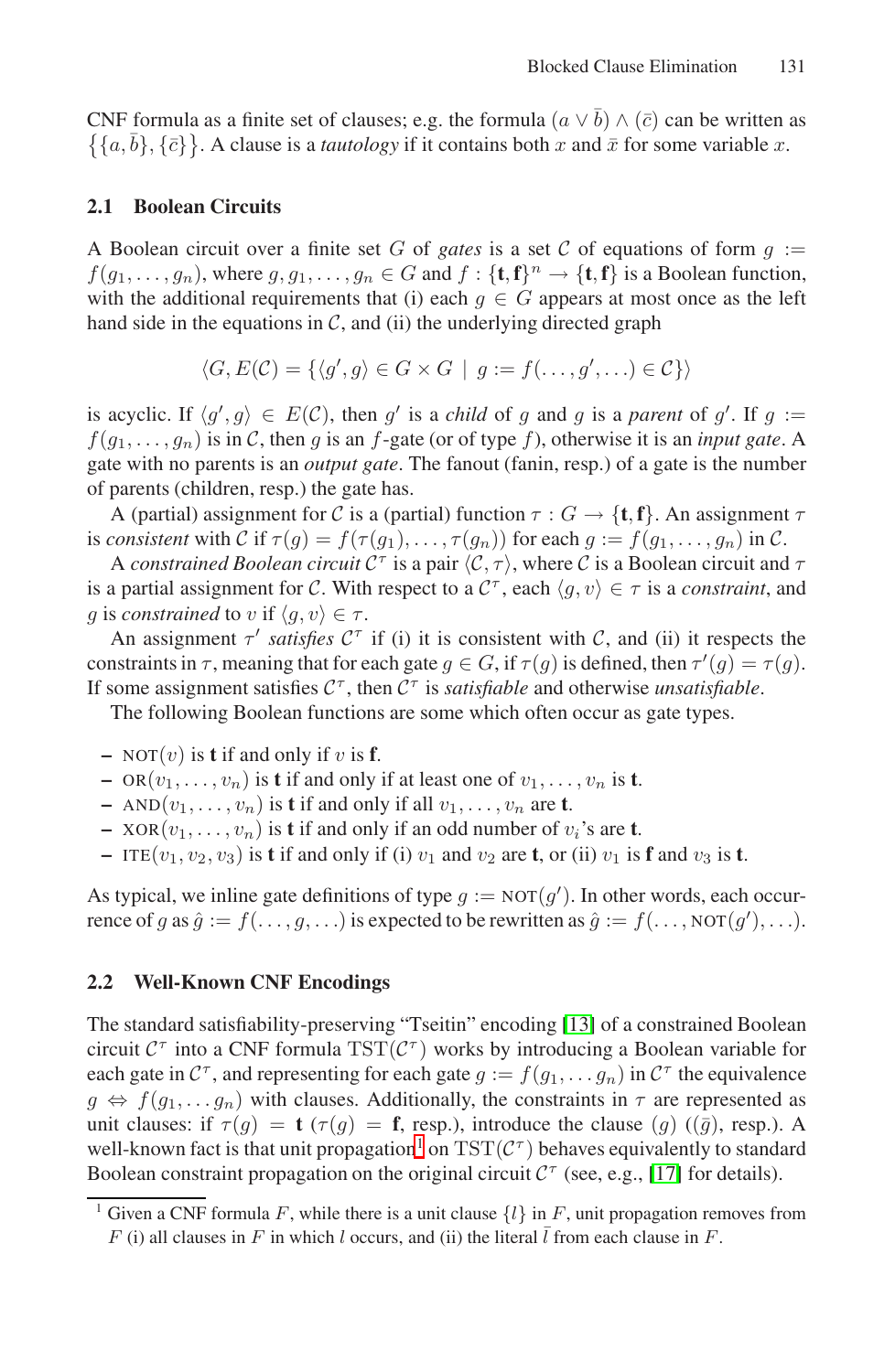A well-known variant of the Tseitin encoding is the Plaisted-Greenbaum encod-ing [\[14\]](#page-14-13) which is based on *gate polarities*. Given a constrained Boolean circuit  $C^{\tau}$ , a *polarity function*  $\text{poI}_{\mathcal{C}}^{\tau}: G \to 2^{\{\textbf{t}, \textbf{f}\}}$  assigns polarities to each gate in the circuit. Here <br>**t** and **f** stand for the *nositive* and *negative* polarities, respectively. Any polarity function **t** and **f** stand for the *positive* and *negative* polarities, respectively. Any polarity function must satisfy the following requirements.

- **–** If  $\langle g, v \rangle \in \tau$ , then  $v \in \text{pol}_{\mathcal{C}}^{\tau}(g)$ .<br> **–** If  $g := f(g, g)$  then:
- **–** If  $g := f(g_1, \ldots, g_n)$ , then:
	- If  $f = \text{NOT}$ , then  $v \in \text{pol}_C^{\tau}(g)$  implies  $\overline{v} \in \text{pol}_C^{\tau}(g_1)$ .<br>• If  $f \in \text{AND}$  or then  $v \in \text{pol}_A^{\tau}(g)$  implies  $v \in \text{DO}$
	- If  $f \in \{\text{AND}, \text{OR}\}$ , then  $v \in \text{pol}_C^{\tau}(g)$  implies  $v \in \text{pol}_C^{\tau}(g_i)$  for each i.<br>• If  $f = x \text{OR}$  then  $\text{pol}_A^{\tau}(g) \neq \emptyset$  implies  $\text{pol}_A^{\tau}(g_i) = f$  f  $\mathbf{f}$ .
	- If  $f = XOR$ , then  $\text{pol}_C^{\tau}(g) \neq \emptyset$  implies  $\text{pol}_C^{\tau}(g_i) = {\textbf{t}, \textbf{f}}$ .
	- If  $f = \text{ITE}$ , then  $v \in \text{pol}_{\mathcal{C}}^{\tau}(g)$  implies<br>  $\text{pol}_{\mathcal{L}}^{\tau}(g_{\alpha}) = f$  of  $\text{flag}$  and  $v \in \text{pol}_{\mathcal{L}}^{\tau}(g_{\alpha})$  for  $\text{poly}_\mathcal{C}(g_1) = \{ \mathbf{t}, \mathbf{f} \}$  and  $v \in \text{poly}_\mathcal{C}(g_i)$  for  $i = 2, 3$ .

The Plaisted-Greenbaum encoding [\[14\]](#page-14-13) uses the polarity function minpol<sub> $\zeta$ </sub> that assigns for each gate the subset-minimal polarities from  $2^{\{t, f\}}$  respecting the requirements above. In other words, for each gate  $q$ ,

minpol $_C^{\tau}(g) := \{ v \mid \tau(g) = v \text{ or } v \in \text{minpol}_C^{\tau}(g') \text{ for some parent } g' \text{ of } g \}.$ 

The Tseitin encoding, on the other hand, can be seen as using the subset-maximal polarity assigning polarity function maxpol $_C^{\tau}(g) := {\mathbf{t}, \mathbf{f}}$  for each gate g. For the gate types considered in this paper, the clauses introduced based on gates polarities are listed in considered in this paper, the clauses introduced based on gates polarities are listed in Table [1.](#page-3-1)

**Table 1.** CNF encoding for constrained Boolean circuits based on gate polarities. In the table,  $g_i$ is  $\bar{g}'_i$  if  $g_i := \text{NOT}(g'_i)$ , and  $g_i$  otherwise.

<span id="page-3-1"></span>

| gate $g$                                                                                                                                     | $\mathbf{t} \in \text{pol}_{\mathcal{C}}(q)$                                                                                                                                                                                                                                                                                                                                                                                                                       | $f \in \text{pol}_{\mathcal{C}}^{\tau}(q)$                                                          |
|----------------------------------------------------------------------------------------------------------------------------------------------|--------------------------------------------------------------------------------------------------------------------------------------------------------------------------------------------------------------------------------------------------------------------------------------------------------------------------------------------------------------------------------------------------------------------------------------------------------------------|-----------------------------------------------------------------------------------------------------|
| $g := \text{OR}(g_1, \ldots, g_n)$<br>$g := \text{AND}(g_1, \ldots, g_n)$<br>$g := \text{XOR}(g_1, g_2)$<br>$g := \text{ITE}(g_1, g_2, g_3)$ | $(\bar{g} \vee \mathbf{g}_1 \vee \cdots \vee \mathbf{g}_n)$<br>$(\bar{g} \vee \mathbf{g}_1), \ldots, (\bar{g} \vee \mathbf{g}_n)$<br>$(\bar{g}\vee \bar{g}_1\vee \bar{g}_2), (\bar{g}\vee g_1\vee g_2)\vee (g\vee \bar{g}_1\vee g_2), (g\vee g_1\vee \bar{g}_2)$<br>$(\bar{g}\vee \bar{\mathbf{g}}_1\vee \mathbf{g}_2), (\bar{g}\vee \mathbf{g}_1\vee \mathbf{g}_3)(g\vee \bar{\mathbf{g}}_1\vee \bar{\mathbf{g}}_2), (g\vee \mathbf{g}_1\vee \bar{\mathbf{g}}_3)$ | $(g \vee \bar{g}_1), \ldots, (g \vee \bar{g}_n)$<br>$(g \vee \bar{g}_1 \vee \cdots \vee \bar{g}_n)$ |
| $\langle q, t \rangle \in \tau$<br>$\langle q, \mathbf{f} \rangle \in \tau$                                                                  | $\boldsymbol{q}$                                                                                                                                                                                                                                                                                                                                                                                                                                                   | $\left(\bar{q}\right)$                                                                              |

Given a constrained Boolean circuit  $C^{\tau}$ , we denote the CNF resulting from the Plaisted-Greenbaum encoding of  $C^{\tau}$  by  $PG(C^{\tau})$ .

Relevant concepts additional concepts related to polarities are

- **–** *monotone gates*: gate g is monotone if  $|\text{minpol}_C^{\tau}(g)| = 1$ ; and <br> **–** *redundant gates*: gate g is redundant if  $\text{minpol}^{\tau}(g) = \emptyset$
- **–** *redundant gates*: gate *g* is redundant if minpol $_C^{\tau}(g) = \emptyset$ .

### <span id="page-3-0"></span>**3 Resolution and CNF-Level Simplification**

The resolution rule states that, given two clauses  $C_1 = \{x, a_1, \ldots, a_n\}$  and  $C_2 =$  ${\bar{x}, b_2, \ldots, b_m}$ , the implied clause  $C = {a_1, \ldots, a_n, b_1, \ldots, b_m}$ , called the *resolvent* of  $C_1$  and  $C_2$ , can be inferred by *resolving* on the variable x. We write  $C = C_1 \otimes C_2$ .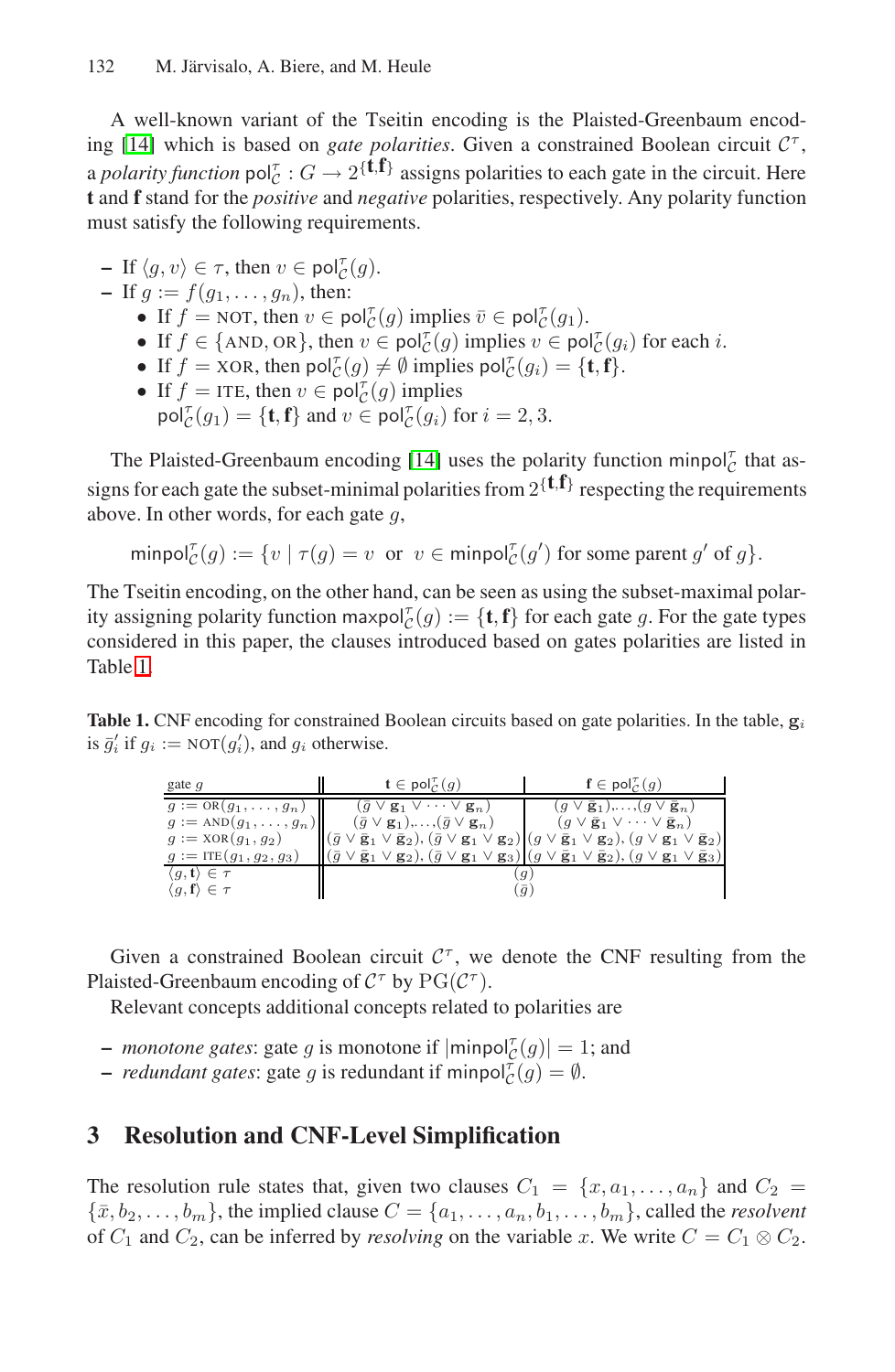This notion can be lifted to sets of clauses: For two sets  $S_x$  and  $S_{\bar{x}}$  of clauses which all contain x and  $\bar{x}$ , respectively, we define

$$
S_x \otimes S_{\bar{x}} = \{C_1 \otimes C_2 \mid C_1 \in S_x, C_2 \in S_{\bar{x}}, \text{ and } C_1 \otimes C_2 \text{ is not a tautology}\}.
$$

Following the Davis-Putnam procedure [\[18\]](#page-14-17) (DP), a basic simplification technique, referred to as *variable elimination by clause distribution* in [\[10\]](#page-14-9), can be defined. The elimination of a variable  $x$  in the whole CNF can be computed by pair-wise resolving each clause in  $S_x$  with every clause in  $S_{\bar{x}}$ . Replacing the original clauses in  $S_x \cup S_{\bar{x}}$  with the set of *non-tautological* resolvents  $S = S_x \otimes S_{\bar{x}}$  gives the CNF  $(F \setminus (S_x \cup S_{\bar{x}})) \cup S$ which is satisfiability-equivalent to F.

Notice that DP is a complete proof procedure for CNFs, with exponential worst-case space complexity. Hence for practical applications of variable elimination by clause distribution as a simplification technique for CNFs, variable elimination needs to be bounded. Closely following the heuristics applied in the SatElite preprocessor [\[10\]](#page-14-9) for applying variable elimination, in this paper we study as a simplification technique the bounded variant of variable elimination by clause distribution, VE, under which a variable x can be eliminated only if  $|S| \leq |S_x \cup S_{\overline{x}}|$ , i.e., when the resulting CNF formula  $(F \setminus (S_x \cup S_{\overline{x}})) \cup S$  will not contain more clauses as the original formula  $F^2$  $F^2$ .<br>It should be noted that the result of VE can vary significantly depending on t

It should be noted that the result of VE can vary significantly depending on the order in which variables are eliminated. In more detail, VE doesn't have a unique fixpoint for all CNF formulas, and the fixpoint reached in practice is dependent on variable elimination ordering heuristics. Hence VE is not *confluent*.

**Proposition 1.** VE *is not confluent.*

#### <span id="page-4-0"></span>**4 Blocked Clause Elimination**

The main simplification technique studied in this paper is what we call *blocked clause elimination* (BCE), which removes so called *blocked clauses* [\[12\]](#page-14-11) from CNF formulas.

**Definition 1 (Blocking literal).** *A literal* l *in a clause* C *of a CNF* F *blocks* C *(w.r.t. F*) *if for every clause*  $C' \in F$  *with*  $\overline{l} \in C'$ , *the resolvent*  $(C \setminus \{l\}) \cup (C' \setminus \{\overline{l}\})$  *obtained* from resolving  $C$  *and*  $C'$  on l is a tautology *from resolving* C *and* C- *on* l *is a tautology.*

With respect to a fixed CNF and its clauses we have:

#### **Definition 2 (Blocked clause).** *A clause is blocked if it has a literal that blocks it.*

*Example 1.* Consider the formula  $F_{\text{blocked}} = (a \lor b) \land (a \lor \overline{b} \lor \overline{c}) \land (\overline{a} \lor c)$ . Only the first clause of  $F_{\text{blocked}}$  is not blocked. Both of the literals a and  $\bar{c}$  block the second clause. The literal c blocks the last clause. Notice that after removing either  $(a \vee \overline{b} \vee \overline{c})$ or ( $\bar{a} \vee c$ ), the clause ( $a \vee b$ ) becomes blocked. This is actually an extreme case in which BCE can remove all clauses of a formula, resulting in a trivially satisfiable formula.  $\Box$ 

<span id="page-4-1"></span><sup>2</sup> More precisely, the SatElite preprocessor [\[10\]](#page-14-9) applies a variant of VE called *variable elimination by substitution*. The analysis on VE in this paper applies to this variant as well.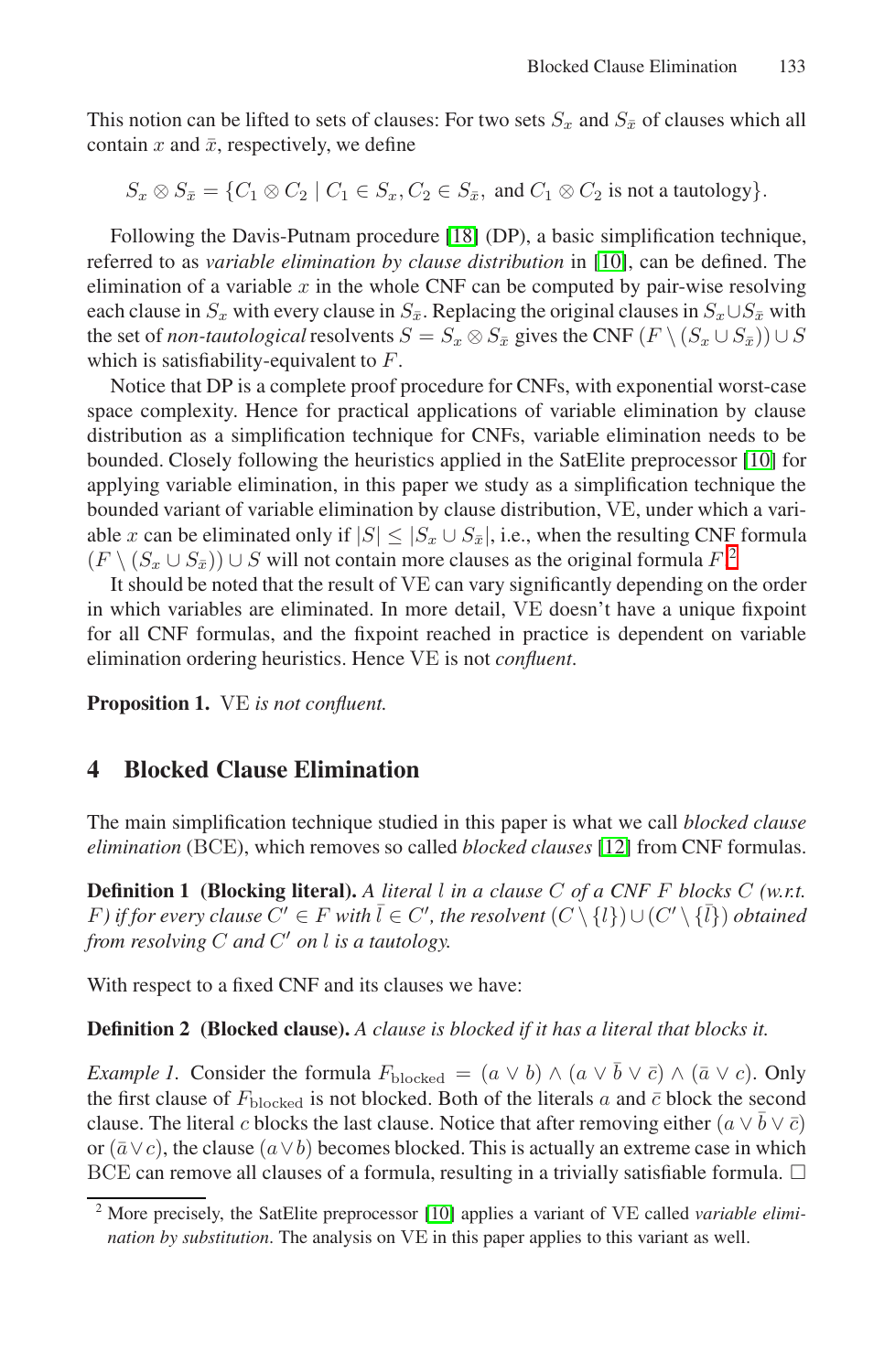As a side-remark, notice that a literal  $l$  cannot block any clause in a CNF formula  $F$ if F contains the unit clause  $\{l\}$ , and hence in this case no clause containing l can be blocked w.r.t. F.

<span id="page-5-2"></span>An important fact is that BCE preserves satisfiability.

**Proposition 2 ([\[12\]](#page-14-11)).** *Removal of an arbitrary blocked clause preserves satisfiability.*

Additionally, we have the following.

**Proposition 3.** *Given a CNF formula F, let clause*  $C \in F$  *be blocked w.r.t.* F. *Any clause*  $C' \in F$ *, where*  $C' \neq C$ *, that is blocked w.r.t.*  $F$  *is also blocked w.r.t.*  $F \setminus \{C\}$ *.* 

Therefore the result of blocked clause elimination is independent of the order in which blocked clauses are removed, and hence blocked clause elimination has a unique fixpoint for any CNF formula, i.e., BCE is confluent.

**Proposition 4.** BCE *is confluent.*

It should be noted that, from a proof complexity theoretic point of view, there are CNF formulas which can be made easier to prove unsatisfiable with resolution (and hence also with clause learning SAT solvers) by *adding* blocked clauses [\[12\]](#page-14-11). In more detail, there are CNF formulas for which minimal resolution proofs are guaranteed to be of exponential length originally, but by adding instance-specific blocked clauses to the formulas, the resulting formulas yield short resolution proofs. The effect of adding (instance-specific) blocked clauses has also been studied in different contexts [\[19](#page-14-18)[,20](#page-15-1)[,21\]](#page-15-2). However, in a more general practical sense, we will show that removal of blocked clauses by BCE yields simplified CNF formulas which are both smaller in size and easier to solve.

As a final remark before proceeding to the main contributions of this paper, we note that this is not the first time removing blocked clauses is proposed for simplifying CNFs [\[6\]](#page-14-5). However, in contrast to this paper, the work of [\[6\]](#page-14-5) does not make the connection between blocked clauses and circuit-level simplifications and CNF encodings and, most importantly, [\[6\]](#page-14-5) concentrates on extracting underlying circuit gate definitions for applying this knowledge in CNF simplification; blocked clause removal in [\[6\]](#page-14-5) is actually *not* applied in the case any underlying gate definitions can be extracted, but rather as an auxiliary simplification over those clauses which cannot be associated with gate definitions.

# <span id="page-5-0"></span>**5 Effectiveness of Blocked Clause Elimination**

The main results of this section show the surprising effectiveness of blocked clause elimination when applied until fixpoint. We will apply the following definition of the relative effectiveness of CNF encodings and both circuit and CNF-level simplification techniques.

<span id="page-5-1"></span>**Definition 3.** Assume two methods  $T_1$  and  $T_2$  that take as input an arbitrary con*strained Boolean circuit*  $C^{\tau}$  *and output CNF formulas*  $T_1(C^{\tau})$  *and*  $T_2(C^{\tau})$ *, respectively, that are satisfiability-equivalent to*  $C^{\tau}$ *. We say that*  $T_1$  *is* at least as effective as  $T_2$  *if, for any*  $\mathcal{C}^{\tau}$ ,  $T_1(\mathcal{C}^{\tau})$  *contains at most as many clauses and variables as*  $T_2(\mathcal{C}^{\tau})$  *does. If*  $T_1$ *is at least as effective as*  $T_2$  *and vice versa, then*  $T_1$  *and*  $T_2$  *are* equally effective.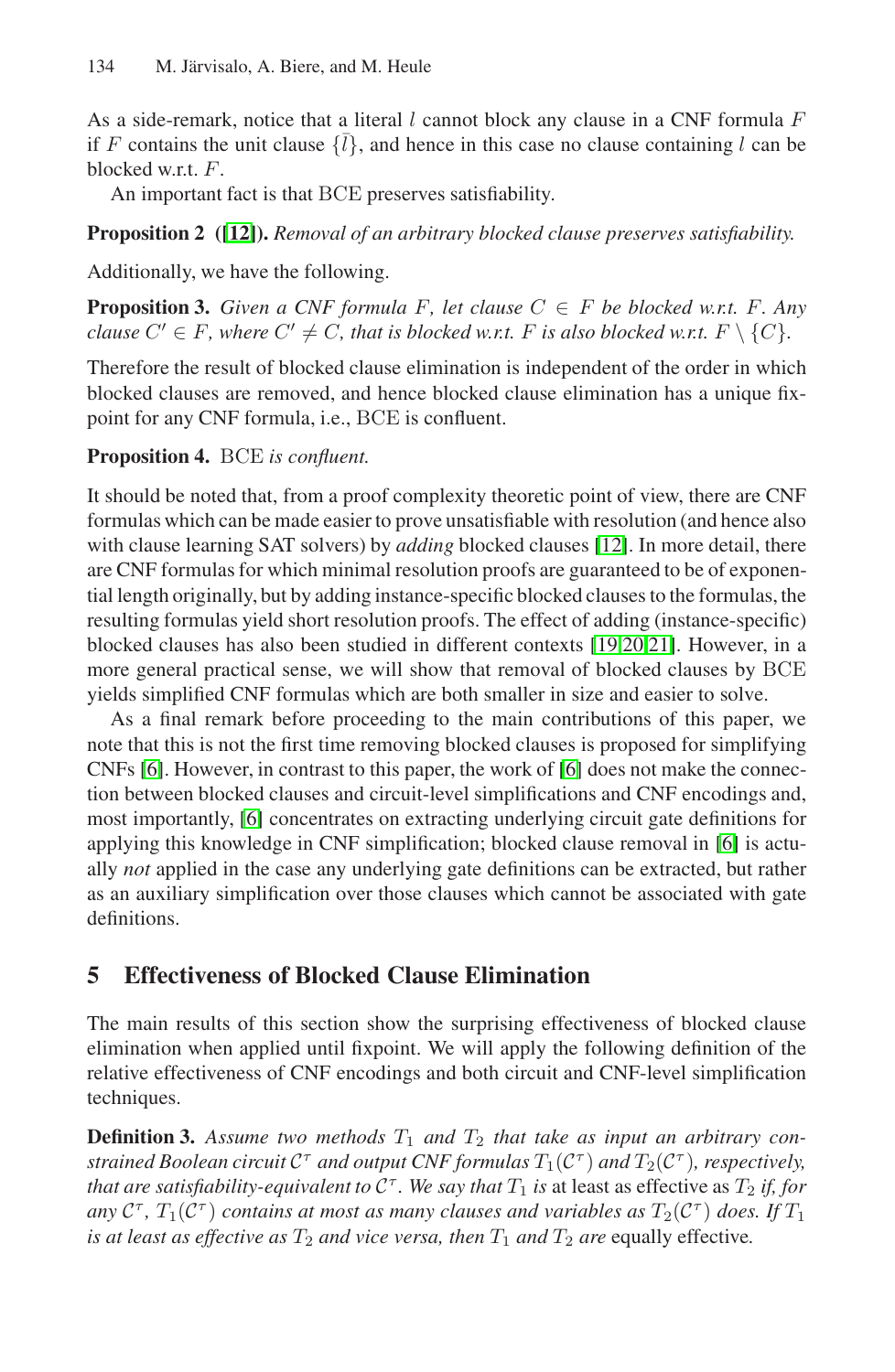Notice that, considering BCE, a stricter variant of this definition, based on clause elimination, could be applied:  $T_1$  is at least as effective as  $T_2$ , if for every circuit  $C^{\tau}$  we have  $T_1(\mathcal{C}^{\tau}) \subseteq T_2(\mathcal{C}^{\tau})$ . However, for VE this stricter definition cannot be naturally applied, since in general VE produces non-tautological resolvents which are not subsumed by the original clauses. Because of this inherent property of VE, we will for simplicity in the following use the "weaker" version, as in Definition [3.](#page-5-1) All the results presented not concerning VE also hold under the stricter version of the definition. Also notice that the "at least as effective" relation is analogously defined for two CNF-level simplification methods which, instead of Boolean circuits, take CNF formulas as input.

When considering the effectiveness of VE in this paper, we apply a non-deterministic interpretation which allows for *any* variable elimination order, i.e., we say that VE can achieve the effectiveness of another simplification technique, if there is some elimination order for which VE achieves the same effectiveness. Finally, note that in the following we always assume that Boolean circuits (CNF formulas, resp.) are closed under standard circuit-level Boolean constraint propagation (unit propagation, resp.).

An overview of the main results of this section is presented in Fig. [1.](#page-6-0) An edge from  $X$  to  $Y$  implies that  $X$  is as least as effective as  $Y$ ; for further details, see the caption.



<span id="page-6-0"></span>**Fig. 1.** Relative effectiveness of combinations of CNF encodings with both circuit and CNF-level simplification techniques. An edge from *X* to *Y* implies that *X* is as least as effective as *Y* . Notice that transitive edges are omitted. On the left side,  $X_{\text{PG}}$  means the combination of first applying the Plaisted-Greenbaum and then the CNF-level simplification technique *X* on the resulting CNF. Analogously,  $PG_X$  means the combination of first applying the circuit-level simplification *X* and then the Plaisted-Greenbaum encoding. On the right side the standard Tseitin encoding is always applied. The pointed circles around COI, MIR, and NSI on the left and right represent applying the combination of these three simplifications and then the Plaisted-Greenbaum (left) or Tseitin encoding (right). Additionally,  $BCE + VE$  refers to all possible ways of alternating  $BCE$ and VE until fixpoint.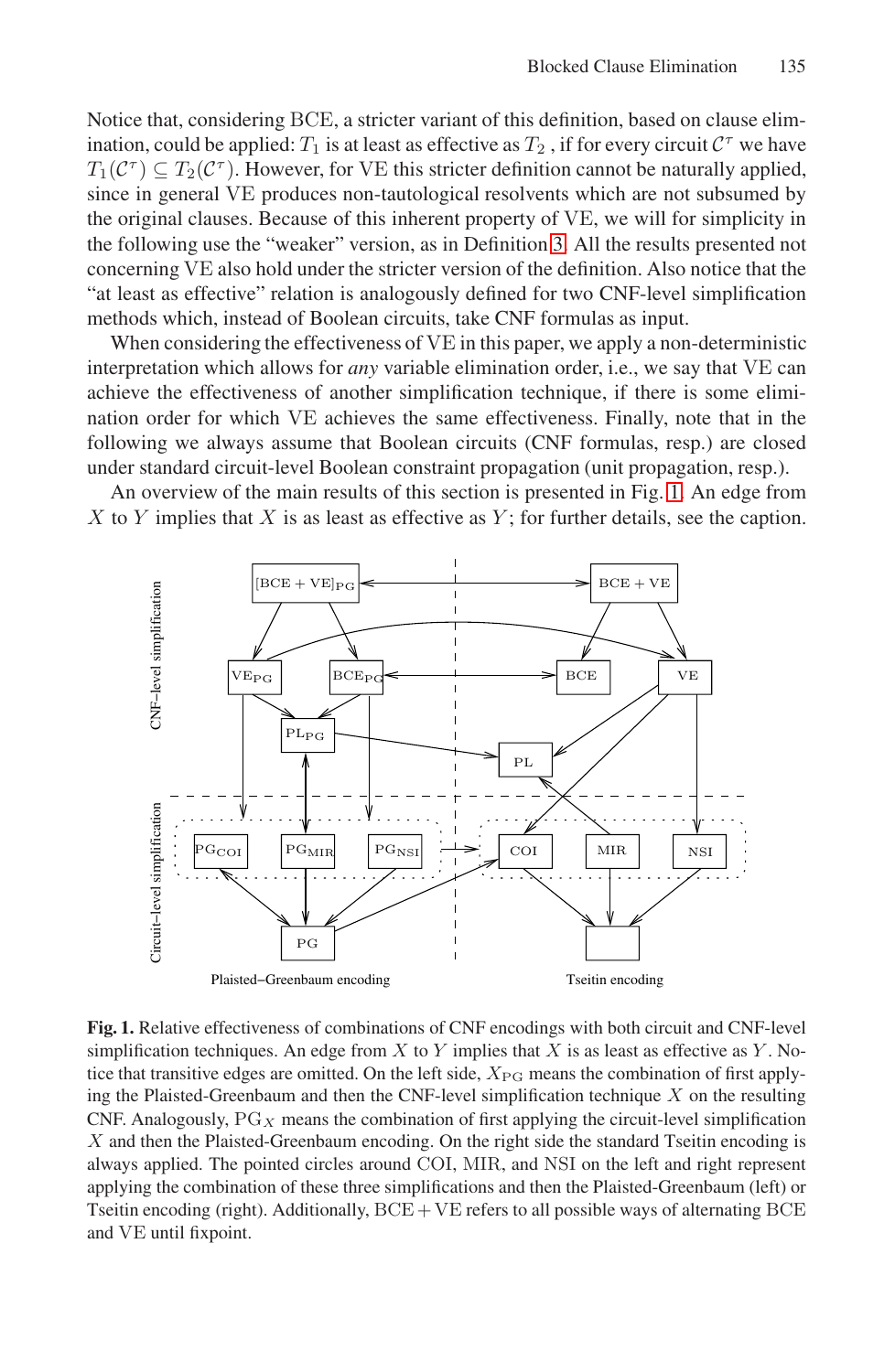Notice that transitive edges are omitted: for example, BCE is at least as effective as the combination of PG, COI, NSI, and MIR.

### **5.1 Pure Literal Elimination by BCE**

Before turning to the main results, relating BCE with circuit-level simplification techniques, we begin by first arguing that both BCE and VE actually achieve the same simplifications as the well-known *pure literal elimination*. Given a CNF formula F, a literal l occurring in F is *pure* if l does not occur in F.

**Pure Literal Elimination** (PL): While there is a pure literal  $l$  in  $F$ , remove all clauses containing  $l$  from  $F$ .

<span id="page-7-2"></span>Notice that the following two lemmas apply for all CNF formulas, and is not restricted to CNFs produced by the TST or PG encodings.

**Lemma 1.** BCE *is at least as effective as* PL*.*

*Proof sketch.* A pure literal blocks all clauses which contain it by definition, and hence clauses containing a pure literal are blocked.  $\Box$ 

<span id="page-7-3"></span>**Lemma 2.** VE *is at least as effective as* PL*.*

*Proof sketch.* Let l be a pure literal. By definition,  $S_{\bar{l}}$  (the set of clauses containing l) is empty. Hence  $S_l \otimes S_{\bar{l}} = \emptyset$ , and therefore VE removes the clauses in  $S_l$ . empty. Hence  $S_l \otimes S_{\bar{l}} = \emptyset$ , and therefore VE removes the clauses in  $S_l$ .

### **5.2 Effectiveness of BCE on Circuit-Based CNFs**

In this section we will consider several circuit-level simplification techniques—*nonshared input elimination*, *monotone input elimination*, and *cone of influence reduction* [\[17\]](#page-14-16)—and additionally the Plaisted-Greenbaum CNF encoding.

For the following, we consider an arbitrary constrained Boolean circuit  $C^{\tau}$ .

- **Non-shared input elimination** (NSI): While there is a (non-constant) gate g with the definition  $g := f(g_1, \ldots, g_n)$  such that each  $g_i$  is an input gate with fanout one (non-shared) in  $C^{\tau}$ , remove the gate definition  $g := f(g_1, \ldots, g_n)$  from  $C^{\tau}$ .
- **Monotone input reduction** (MIR): While there is a monotone input gate g in  $C^{\tau}$ , assign g to minpol $_{\mathcal{C}}^{\tau}(g)$ .<br> **e** of influence reduct
- **Cone of influence reduction (COI):** While there is a redundant gate g in  $\mathcal{C}^{\tau}$ , remove the gate definition  $g := f(q_1, \ldots, q_n)$  from  $\mathcal{C}^{\tau}$ .

<span id="page-7-0"></span>First, we observe that the Plaisted-Greenbaum encoding actually achieves the effectiveness of COI.

**Lemma 3.** PG( $C^{\tau}$ ) *is at least as effective as* PG( $COI(C^{\tau})$ )*.* 

*Proof sketch.* For any redundant gate g, minpol $_C^{\tau}(g) = \emptyset$  by definition. Hence the plaisted-Greenbaum encoding does not introduce any clauses for such a gate Plaisted-Greenbaum encoding does not introduce any clauses for such a gate. - $\Box$ 

<span id="page-7-1"></span>On the other hand, blocked clause elimination can achieve the Plaisted-Greenbaum encoding starting with the result of the Tseitin encoding.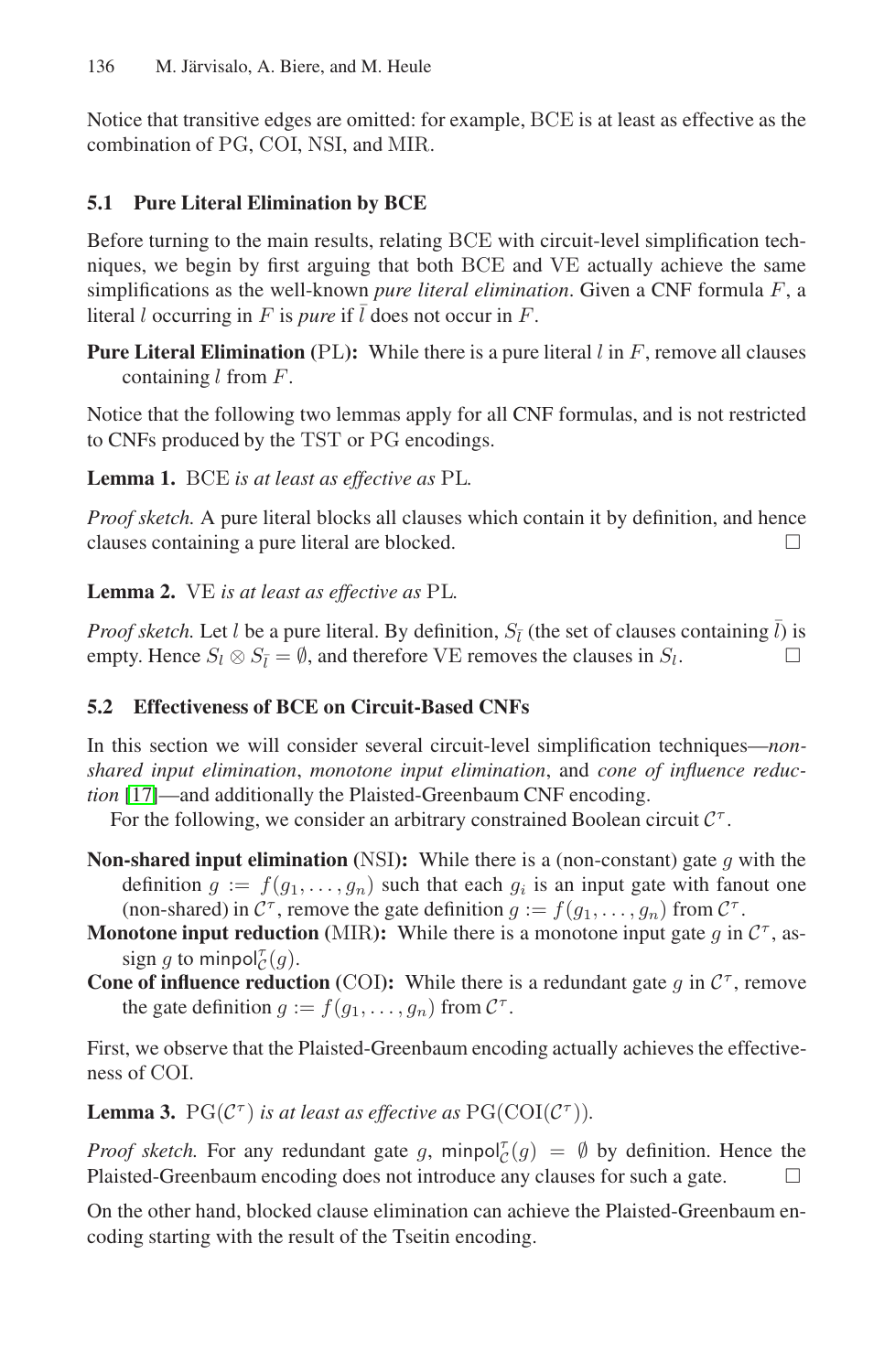#### **Lemma 4.** BCE(TST( $C^{\tau}$ )) *is at least as effective as* PG( $C^{\tau}$ ).

*Proof sketch.* We claim that BCE removes all clauses in  $TST(\mathcal{C}^{\tau}) \setminus PG(\mathcal{C}^{\tau})$  from  $TST(\mathcal{C}^{\tau})$ . There are two cases to consider: redundant and monotone gates. For both cases, BCE works implicitly in a top-down manner, starting from the output gates (although BCE has no explicit knowledge of the circuit  $C^{\tau}$  underlying TST( $C^{\tau}$ ).

Consider an arbitrary redundant output gate definition  $g := f(g_1, \ldots, g_n)$ . Since g is not constrained under  $\tau$ , all clauses in TST( $C^{\tau}$ ) in which g occurs are related to this definition. Now it is easy to see that the literals associated with  $q$  (recall Table [1\)](#page-3-1) block each of these clauses, and hence the clauses are blocked. On the circuit level, this is equivalent to removing the definition  $g := f(g_1, \ldots, g_n)$ .

Now consider an arbitrary monotone output gate definition  $g := f(g_1, \ldots, g_n)$  with minpol<sub> $\overline{C}(g) = \{v\}$ , where  $v \in \{\mathbf{t}, \mathbf{f}\}$ . Then g must be constrained:  $\tau(g) = v$ . Hence unit</sub> propagation on g removes all clauses produced by TST for the case "if  $\bar{v} \in \text{pol}_{\mathcal{C}}^{\tau}(g)$ "<br>in Table 1 and removes the occurrences of g from the clauses produced for the case "if in Table [1](#page-3-1) and removes the occurrences of g from the clauses produced for the case "if"  $v \in \text{pol}_{\mathcal{C}}^{\tau}(g)$ ". To see how BCE removes in a top-down manner those clauses related<br>to monotone gate definitions which are not produced by PC, consider the gate defito monotone gate definitions which are not produced by PG, consider the gate definition  $g_i := f'(g'_1, \ldots, g'_{n'})$ . Assume that unit propagation on g has no effect on the clauses produced by TST for this definition, that minpol<sup> $\tau(g_i) = f_{i,j}$  and that RCE</sup> clauses produced by TST for this definition, that minpol $C_g(i) = \{v\}$ , and that BCE<br>has removed all clauses related to the parents of q. in TST( $C^{\tau}$ )  $\text{PC}(C^{\tau})$ . Now one can has removed all clauses related to the parents of  $g_i$  in  $TST(\mathcal{C}^{\tau})\backslash PG(\mathcal{C}^{\tau})$ . Now one can check that the literals associated with  $g_i$  block each of the clauses produced by TST for the case "if  $\bar{v} \in \text{pol}_{C}^{\tau}(g_i)$ ". This is because all the clauses produced by TST for<br>the definitions of a's parents and in which as occurs have been already removed by the definitions of  $g_i$ 's parents and in which  $g_i$  occurs have been already removed by BCE (or by unit propagation). Hence all the clauses produced by TST for the case "if  $\overline{v} \in \text{pol}_{\mathcal{C}}^{\tau}(g_i)$ " in Table [1](#page-3-1) are blocked.  $\Box$ 

<span id="page-8-1"></span>Combining Lemmas [3](#page-7-0) and [4,](#page-7-1) we have

**Lemma 5.** BCE(TST( $C^{\tau}$ )) *is at least as effective as*  $PG(COI(C^{\tau}))$ *.* 

<span id="page-8-2"></span>Next, we consider non-shared input elimination.

**Lemma 6.** BCE(TST( $C^{\tau}$ )) *is at least as effective as* PG( $NSI(C^{\tau})$ )*.* 

*Proof sketch.* Assume a gate definition  $g := f(g_1, \ldots, g_n)$  such that each  $g_i$  is a non-shared input gate. It is easy to check from Table [1](#page-3-1) that for each  $g_i$ , each clause produced by TST for  $g := f(g_1, \ldots, g_n)$  is blocked by  $\mathbf{g}_i$ . The result now follows from Lemma [4](#page-7-1)<br>and Proposition 3 (notice that PG( $\mathcal{C}^{\tau}$ ) is always a subset of TST( $\mathcal{C}^{\tau}$ )) and Proposition [3](#page-5-2) (notice that  $PG(\mathcal{C}^{\tau})$  is always a subset of  $TST(\mathcal{C}^{\tau})$ ).

On the other hand, PL cannot achieve the effectiveness of NSI when applyingPG: since PG produces the same set of clauses as TST for any gate g with minpol $\bar{c}(g) = {\bf t}, {\bf f}$ , no literal occurring in these clauses can be pure no literal occurring in these clauses can be pure.

<span id="page-8-0"></span>We now turn to the monotone input reduction. Notice that MIR is a proper generalization of PL: given a CNF formula  $F$ , any pure literal in  $F$  is monotone in the straight-forward circuit representation of F where each clause  $C \in F$  is represented as an output OR-gate the children of which are the literals in <sup>C</sup>. On the other hand, a monotone input gate in a circuit  $C^{\tau}$  is not necessarily a pure literal in  $TST(C^{\tau})$ : TST introduces clauses which together contain both positive and negative occurrences of all gates, including monotone ones. However, it actually turns out that, when applying the Plaisted-Greenbaum encoding, PL and MIR are equally effective.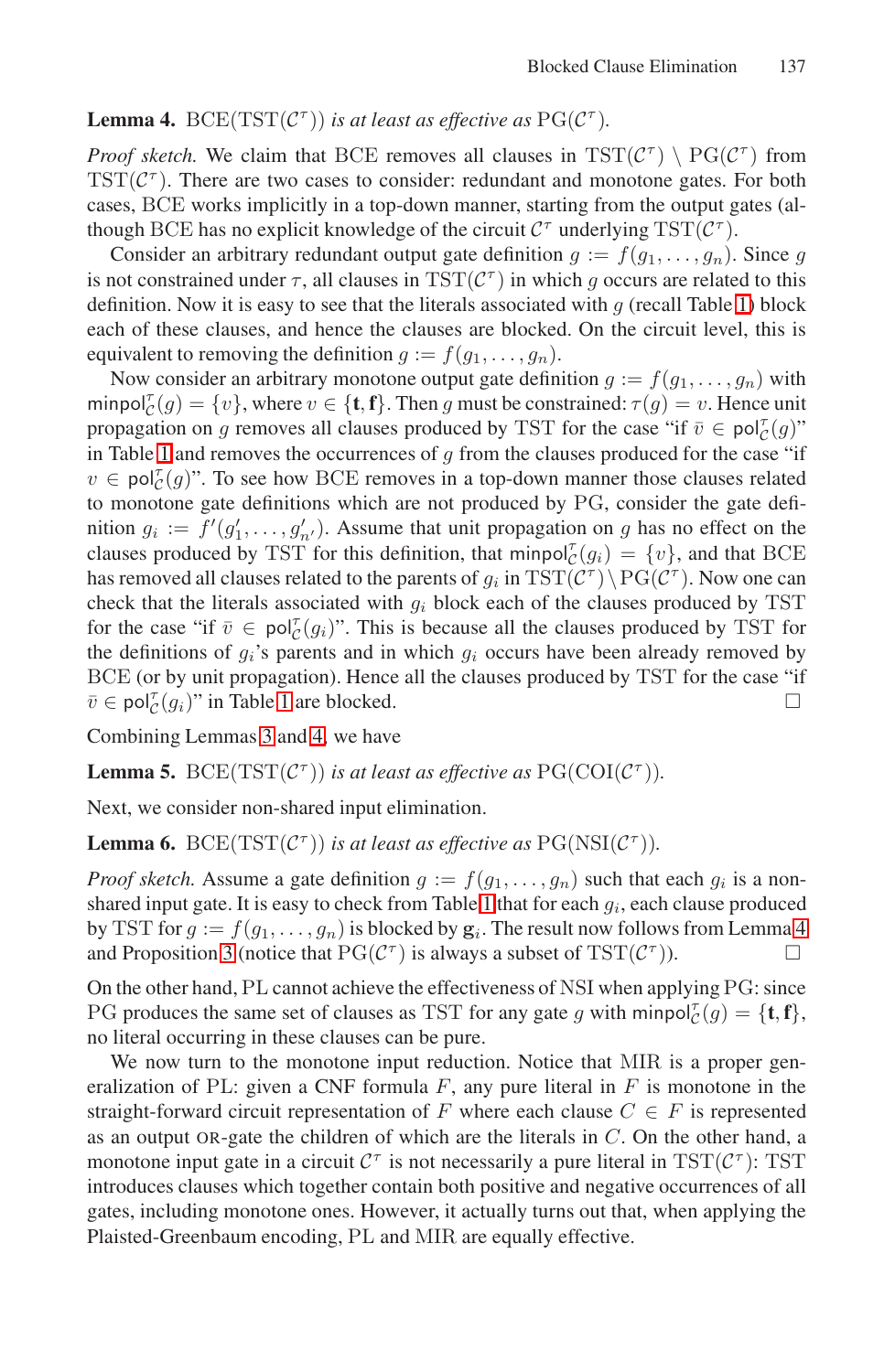**Lemma 7.** PL( $PG(\mathcal{C}^{\tau})$ ) and  $PG(MIR(\mathcal{C}^{\tau}))$  are equally effective.

*Proof sketch.* Assume a gate definition  $g := f(g_1, \ldots, g_n)$ , where some  $g_i$  is a monotone input gate. To see that  $PL(PG(\mathcal{C}^{\tau}))$  is at least as effective as  $PG(MIR(\mathcal{C}^{\tau}))$ , first notice that since  $g_i$  is monotone, g is monotone. Now, it is easy to check (recall Table [1\)](#page-3-1) that  $g_i$  occurs only either negatively or positively in the clauses introduced by PG for  $g := f(g_1, \ldots, g_n)$ , and hence  $\mathbf{g}_i$  is pure.

To see that  $PG(MIR(\mathcal{C}^{\tau}))$  is at least as effective as  $PL(PG(\mathcal{C}^{\tau}))$ , notice that in order to be a pure literal in  $PG(\mathcal{C}^{\tau})$ , a gate has to be both monotone and an input.

<span id="page-9-1"></span>Using this lemma, we arrive at the fact that BCE on TST can achieve the combined effectiveness of MIR and PG.

**Lemma 8.** BCE(TST( $C^{\tau}$ )) *is at least as effective as* PG( $MIR(C^{\tau})$ )*.* 

*Proof sketch.* Since BCE can remove all clauses in  $TST(\mathcal{C}^{\tau}) \setminus PG(\mathcal{C}^{\tau})$  by Lemma [4,](#page-7-1) after this BCE can remove all clauses containing some monotone input gate  $g_i$  since BCE is at least as effective as PL (Lemma [1\)](#page-7-2). The result then follows by Lemma [7.](#page-8-0)  $\Box$ 

Combining Lemmas [4,](#page-7-1) [5,](#page-8-1) [6,](#page-8-2) and [8,](#page-9-1) we finally arrive at

**Theorem 1.** BCE( $TST(\mathcal{C}^{\tau})$ ) *is at least as effective as first applying the combination of* COI*,* MIR*, and* NSI *on* C<sup>τ</sup> *until fixpoint, and then applying* PG *on the resulting circuit.*

As an interesting side-remark, we have

**Proposition 5.** *The combination of* NSI*,* MIR*, and* COI *is confluent.*

Moreover, BCE is more effective than applying the combination of COI, MIR, and NSI on  $C^{\tau}$  until fixpoint, and then applying PG on the resulting circuit. To see this, consider for example a gate definition  $g := \text{OR}(g_1, \ldots, g_n)$ , where g has minpol<sub> $\mathcal{C}(g) = \{\mathbf{t}, \mathbf{f}\}\$ <br>and only a single q, is an input gate with fanout one (non-shared) i.e. it occurs only in</sub> and only a single  $g_i$  is an input gate with fanout one (non-shared), i.e. it occurs only in the definition of g. In this case the clauses in  $TST(\mathcal{C}^{\tau})$  in which  $g_i$  occurs are blocked.

## <span id="page-9-0"></span>**6 Benefits of Combining BCE and VE**

We will now consider aspects of applying BCE in combination with VE. As implemented in the SatElite CNF preprocessor, VE has proven to be an extremely effective preprocessing technique in practice [\[10\]](#page-14-9).

First, we show that VE, using an optimal elimination ordering, can also achieve the effectiveness of many of the considered circuit-level simplifications.

**Theorem 2.** *The following claims hold.*

- *1.*  $VE(TST(\mathcal{C}^{\tau}))$  *is at least as effective as (i)*  $TST(COI(\mathcal{C}^{\tau}))$ *; (ii)*  $TST(NSI(\mathcal{C}^{\tau}))$ *.*
- 2.  $VE(PG(\mathcal{C}^{\tau}))$  *is at least as effective as*  $VE(TST(\mathcal{C}^{\tau}))$ *.*
- *3.*  $VE(PG(C^{\tau}))$  *is at least as effective as (i)*  $PG(COI(\mathcal{C}^{\tau}))$ *; (ii)*  $PG(NSI(\mathcal{C}^{\tau}))$ *; and (iii)*  $PG(MIR(\mathcal{C}^{\tau}))$ *.*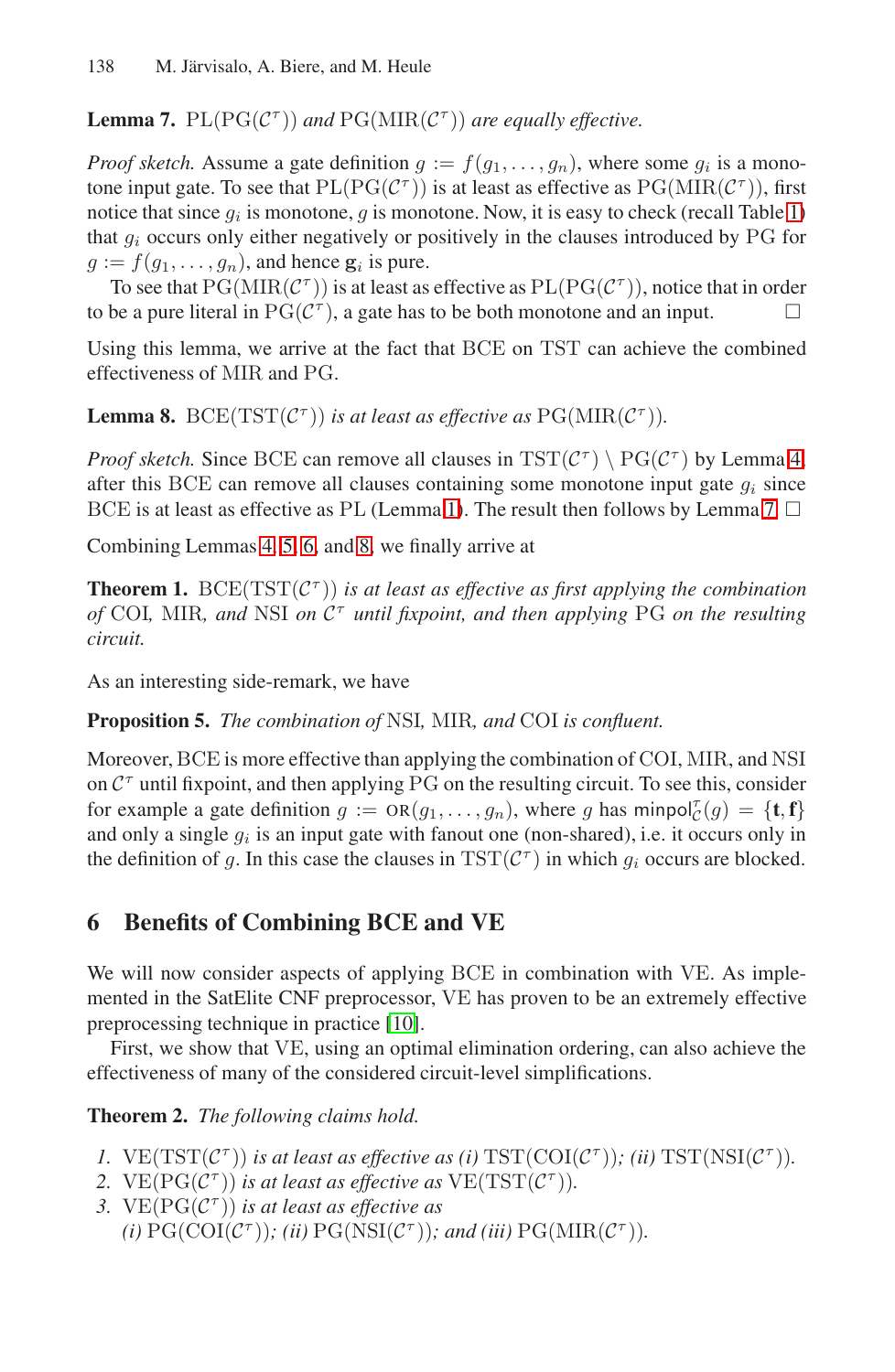#### *Proof sketch.*

- 1. (i) Assume a redundant output gate definition  $g := f(g_1, \ldots, g_n)$ . Now  $S_g \otimes S_{\overline{g}} = \emptyset$ since all resolvents are tautologies when resolving on  $g$  (recall Table [1\)](#page-3-1). (ii) Assume a gate definition  $g := f(g_1, \ldots, g_n)$  such that each  $g_i$  is an non-shared input gate. For OR (similarly for AND),  $S_{g_1} \otimes S_{\bar{g}_1} = \emptyset$ . After resolving on  $g_1$  we are
	- left with the clauses  $\bigcup_{i=2}^{k} \{g \vee \bar{g}_i\}$ , where each  $\bar{g}_i$  is then a pure literal. For XOR, simply notice that  $S \otimes S_{-} = \emptyset$  For ITE notice that  $S \otimes S_{-} = \{\bar{g} \vee g_0 \vee g_1\}$ simply notice that  $S_{g_1} \otimes S_{\bar{g}_1} = \emptyset$ . For ITE, notice that  $S_{g_1} \otimes S_{\bar{g}_1} = \{ \bar{g} \vee \mathbf{g}_2 \vee \mathbf{g}_3 \}$ , and then **<sup>g</sup>**<sup>2</sup> and **<sup>g</sup>**<sup>3</sup> are both pure literals.
- 2. Follows from  $PG(\mathcal{C}^{\tau}) \subseteq TST(\mathcal{C}^{\tau})$
- 3. (i) Follows directly from Lemma [3.](#page-7-0) (ii) By a similar argument as in Item 1 (ii). (iii) Follows directly from Lemmas [2](#page-7-3) and [7.](#page-8-0)  $\Box$

However, there are cases in which VE is not as effective as BCE. Namely, VE cannot achieve the effectiveness of MIR when applying TST, in contrast to BCE. To see this, notice that an input gate can have arbitrarily large finite fanout and still be monotone. On the other hand, VE cannot be applied on gates which have arbitrarily large fanout and fanin, since the elimination bound of VE can then be exceeded (number of clauses produced would be greater than the number of clauses removed). In general, a main point to notice is that for VE, in order to achieve the effectiveness of BCE (on the standard Tseitin encoding), one has to apply the Plaisted-Greenbaum encoding before applying VE. In addition, since VE is not confluent in contrast to BCE, in practice the variable elimination ordering heuristics for VE has to be good enough so that it forces the "right" elimination order. In addition, there are cases in which BCE is more effective than  $VE_{PG}$ . For some intuition on this, consider a clause C with blocking literal l. Notice that the result of performing VE on l is not dependent on whether C is removed. However, for any non-blocking literal  $l' \in C$  the number of non-tautological<br>clauses after applying VE on  $l'$  would be smaller if BCE would first remove C clauses after applying  $VE$  on  $l'$  would be smaller if BCE would first remove  $C$ .<br>On the other hand, there are also cases in which the combination of BCE a

On the other hand, there are also cases in which the combination of BCE and VE can be more effective than applying BCE only. For instance, by applying VE on a CNF, new blocked clauses may arise. For more concreteness, consider a circuit with an XOR-gate  $g := \text{XOR}(g_1, g_2)$  where  $g_1$  and  $g_2$  are input gates with fanout one (nonshared). Assume that  $g := XOR(q_1, q_2)$  is rewritten as an AND-OR circuit structure  $g := \text{AND}(a, b), a := \text{OR}(g_1, g_2), b := \text{OR}(\text{NOT}(g_1), \text{NOT}(g_2)),$  where a and b are newly introduced gates with fanout one. Notice that  $g_1$  and  $g_2$  now have fanout two. In the Tseitin encoding of this structure, BCE cannot see the non-sharedness of  $g_1$ and  $g_2$  in the underlying XOR. However, by first eliminating the OR-gates a and b with VE, BCE can then remove the clauses containing the variables  $q_1$  and  $q_2$  (the gates become implicitly "non-shared" again). In other words, there are cases in which variable elimination results in additional clauses to be blocked.

#### <span id="page-10-0"></span>**7 Implementation**

In short, BCE can be implemented in a similar way as VE in the SatElite preprocessor  $[10]$ : first "touch" all literals. Then, as long as there is a touched literal l: find clauses that are blocked by  $l$ , mark  $l$  as not touched any more, remove these blocked clauses,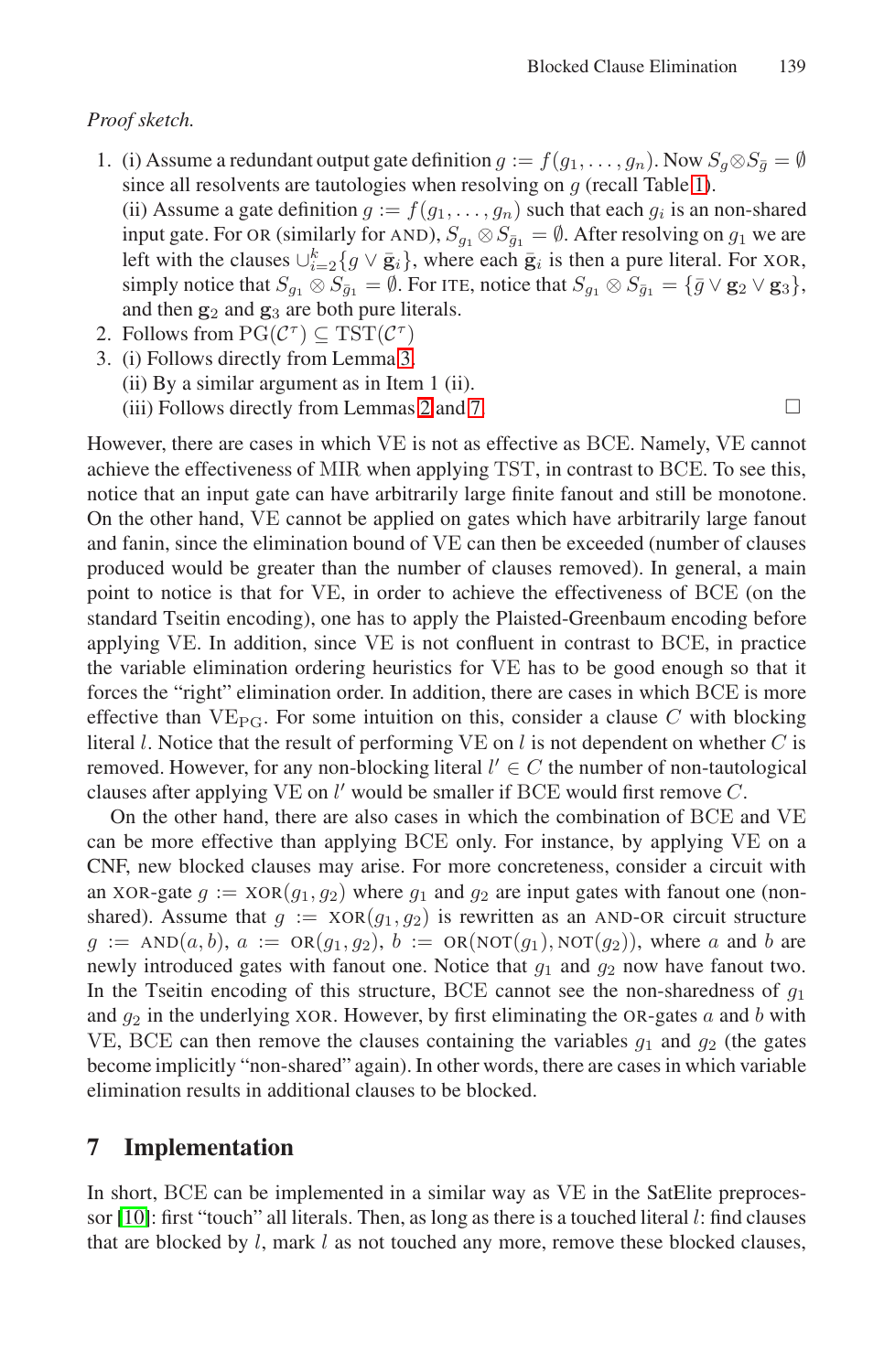and touch the negation of all literals in these clauses. The priority list of touched literals can be ordered by the number of occurrences. Literals with few occurrences of their negations are to be tried first. This algorithm is implemented in PrecoSAT version 465 (http://fmv.jku.at/precosat) and can be used to run BCE until completion.

In principle, the result is unique. However, as in our implementation of VE [\[10\]](#page-14-9) in PrecoSAT, we have a heuristic cut-off limit in terms of the number of occurrences of a literal. If the number of occurrences of a literal is too large, then we omit trying to find blocked clauses for its negation. This may prevent the actual implementation from removing some blocked clauses. In general, however, as also witnessed by the results of using BCE on the CNFs generated with the Tseitin and Plaisted-Greenbaum encodings, this cut-off heuristic does not have any measurable effect.

### <span id="page-11-0"></span>**8 Experiments**

We evaluated how much reduction can be achieved using BCE in combination with VE and various circuit encoding techniques. Reduction is measured in the size of the CNF before and after preprocessing, and on the other hand, as gain in the number of instances solved.

We used all formulas of SMT-Lib (http://smtlib.org) over the theory of bit-vectors (QF BV) made available on July 2, 2009, as a practice benchmark set for the SMT competition 2009. From these we removed the large number of mostly trivial SAGE examples. The remaining 3672 SMT problems were bit-blasted to And-Inverter Graphs (AIGs) in the AIGER format (http://fmv.jku.at/aiger) using our SMT solver Boolector [\[22\]](#page-15-3). Furthermore, we used the AIG instances used in [\[5\]](#page-14-4), consisting of two types of instances: (i) AIGs representing BMC problems (with step bound  $k = 45$ ) obtained from all the 645 sequential HWMCC'08 (http://fmv.jku.at/hwmcc08) model checking problems, and (ii) 62 AIGs from the structural SAT track of the SAT competition. We have made the SMT-Lib instances publicly available at http://fmv.jku.at/aiger/smtqfbvaigs.7z (260MB); the others cannot be distributed due to license restrictions. However, the HWMCC'08 instances can easily be regenerated using publicly available tools  $3$  and the model checking benchmarks available at http://fmv.jku.at/hwmcc08. We encoded these 4379 structural SAT instances with four algorithms: the standard Tseitin encoding [\[13\]](#page-14-12), the Plaisted-Greenbaum polarity-based encoding [\[14\]](#page-14-13), the Minicirc encoder based on technology mapping [\[3\]](#page-14-2) and VE, and the most recent NiceDAG encoder [\[4](#page-14-3)[,5\]](#page-14-4). The NiceDAG implementation was obtained from the authors. For Minicirc, we used an improved implementation of Niklas Eén.

In order to additionally experiment with application benchmarks already in CNF, we also included 292 CNFs of the application track of the SAT competition 2009 to our benchmark set. All resulting CNFs were preprocessed with VE alone (further abbreviated e), and separately first with BCE (b), followed by VE (e), and both repeated again, which altogether gives 6 versions of each CNF (no BCE or VE, e, b, be, beb, bebe). We call such an application of one preprocessing algorithm, either BCE or VE, which is run to completion, a *preprocessing phase*.

<span id="page-11-1"></span><sup>&</sup>lt;sup>3</sup> Notice that COI is performed already in the generation process by these tools. However, we did not implement the non-trivial NSI or MIR for the experiments.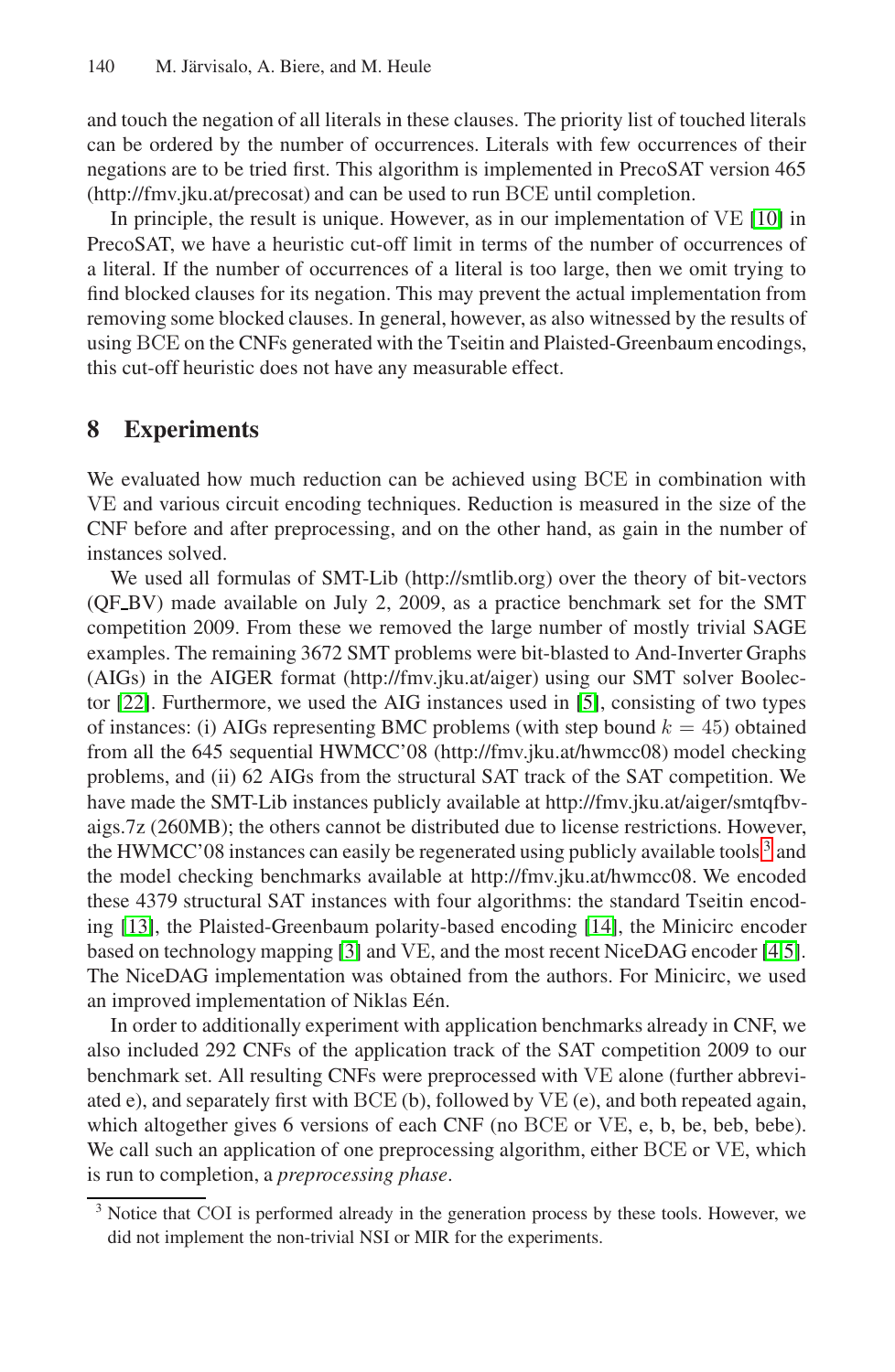|                | encoding  |    |     | b                               |    | be  |                                 | beb              |        |                                  | bebe |        |             | e  |       |                                                         |    |        |
|----------------|-----------|----|-----|---------------------------------|----|-----|---------------------------------|------------------|--------|----------------------------------|------|--------|-------------|----|-------|---------------------------------------------------------|----|--------|
|                |           |    |     |                                 |    |     |                                 |                  |        |                                  |      |        |             |    |       |                                                         |    |        |
| S U            | $\Omega$  | 46 |     | 256 2303                        | 29 |     | 178 1042                        |                  |        | 145 1188                         |      | 11 145 | 569         | 11 |       | 144 2064                                                |    | 153    |
| A T            | 12        | 9  | 27  | 116                             |    |     | 18 1735                         |                  | 81     | 1835                             |      |        | 34          |    | 6     | 244                                                     |    | 9      |
| AP             | 10        | 9  | 20  | 94                              | 7  |     | 18 1900                         |                  | 6      | 36                               |      | 6      | 34          |    | 6     | 1912                                                    |    | 6      |
| AM             | 190       |    | 8   | 42                              |    |     | 178                             |                  |        | 675                              |      |        | 68          |    | 7.    | 48                                                      |    | 8      |
| AN             | 9         | 3  | 10  | 50                              | 3  | 10  | 1855                            |                  | 6      | 36                               |      |        | 34          |    | 6     | 1859                                                    |    | 6      |
| <b>HT</b>      | 147 121   |    |     | 347 1648 117                    |    | 277 | 2641                            |                  | 18118  | 567                              |      | 18118  | 594         |    |       | 18 116 3240                                             |    | 23 140 |
| H <sub>P</sub> | 130 121   |    |     | 286 1398 117                    |    |     | 277 2630                        |                  | 18118  | 567                              |      | 18118  | 595         |    |       | 18 116 2835                                             | 19 | 119    |
| <b>HM</b>      | 6961      | 16 | 91  | 473                             | 16 | 84  | 621                             | 12 <sup>12</sup> | -78    | 374                              |      | 12 77  | 403         |    | 12 76 | 553                                                     | 15 | 90     |
| HN             | 134       | 34 | 124 | 573                             | 34 | 122 | 1185                            |                  | 17 102 | 504                              |      | 17 101 | 525         |    |       | 17 100 1246                                             | 17 | 103    |
| B T            |           |    |     |                                 |    |     | 577 442 1253 5799 420 1119 7023 |                  |        |                                  |      |        |             |    |       | 57 321 1410 56 310 1505 52 294 8076                     |    | 64 363 |
| B <sub>P</sub> |           |    |     | 542 442 1153 5461 420 1119 7041 |    |     |                                 |                  |        | 573211413                        |      |        | 56 310 1506 |    |       | 52 294 7642                                             |    | 57 322 |
| <b>BM</b>      | 10024     | 59 |     | 311 1252 58                     |    |     |                                 |                  |        | 303 1351 53 287 1135 53 286 1211 |      |        |             |    |       | 52 280 1435                                             |    | 55 303 |
| B N            | 13148 196 |    |     | 643 2902 193                    |    |     |                                 |                  |        |                                  |      |        |             |    |       | 635 4845 108 508 2444 107 504 2250 105 500 5076 114 518 |    |        |

<span id="page-12-0"></span>**Table 2.** Effectiveness of BCE in combination with VE using various encoders

The results are presented in Table [2.](#page-12-0) The first column lists the benchmark family:  $S = SAT'09$  competition,  $A = structural SAT$  track,  $H = HWMCC'08$ ,  $B = bit$ blasted bit-vector problems from SMT-Lib. These are all AIGs except for the CNF instances in S. The next column gives the encoding algorithm used:  $T =$  Tseitin,  $P =$ Plaisted-Greenbaum,  $M =$  Minicirc,  $N =$  NiceDAG, and  $U =$  unknown for the S family already in CNF. The t columns give the sum of the time in seconds spent in one encoding/preprocessing phase. The columns V and C list in millions the sum of numbers of variables and clauses over all produced CNFs in each phase.

The results show that the combination "be" of BCE and VE always gives better results than VE (e) alone, with comparable speed. Using a second phase (beb) of BCE gives further improvements, even more if VE is also applied a second time (bebe). The CNF sizes after applying BCE (b) for the P encoder and the T encoder are equal, as expected. Further preprocessing, however, diverges: since clauses and literals are permuted, VE is not confluent, and thus VE phases can produce different results.

We applied a time limit of 900 seconds and a memory limit of 4096 MB for each encoder and each preprocessing phase. Thus 139 out of  $106848 = 6 \cdot (4 \cdot 4379 + 292)$ CNFs were not generated: HM encoding ran out of memory on 5 very large BMC instances, one large CNF in S could not be preprocessed at all, and there was a problem with the parser in NiceDAG, which could not parse 14 actually rather small AIGs in BN. Furthermore, there were 10 timeouts for various preprocessing phases in the A family: 2 in AT/beb, 2 in AN/be, 2 in AN/e, 2 in AP/be, and 2 in AP/e. However, except for the one large CNF, where also VE run out of memory, there is not a single case where BCE did not run until completion within the given time and memory limits.

Reducing the size of a CNF by preprocessing does not necessarily lead to faster running times. Since it was impossible to run all structural instances with an appropriate time limit, we only performed preliminary experiments with a very small time limit of 90 seconds. We used PrecoSAT v236, the winner of the application track of the SAT competition 2009, and PicoSAT v918, a fast clause learning solver which does not use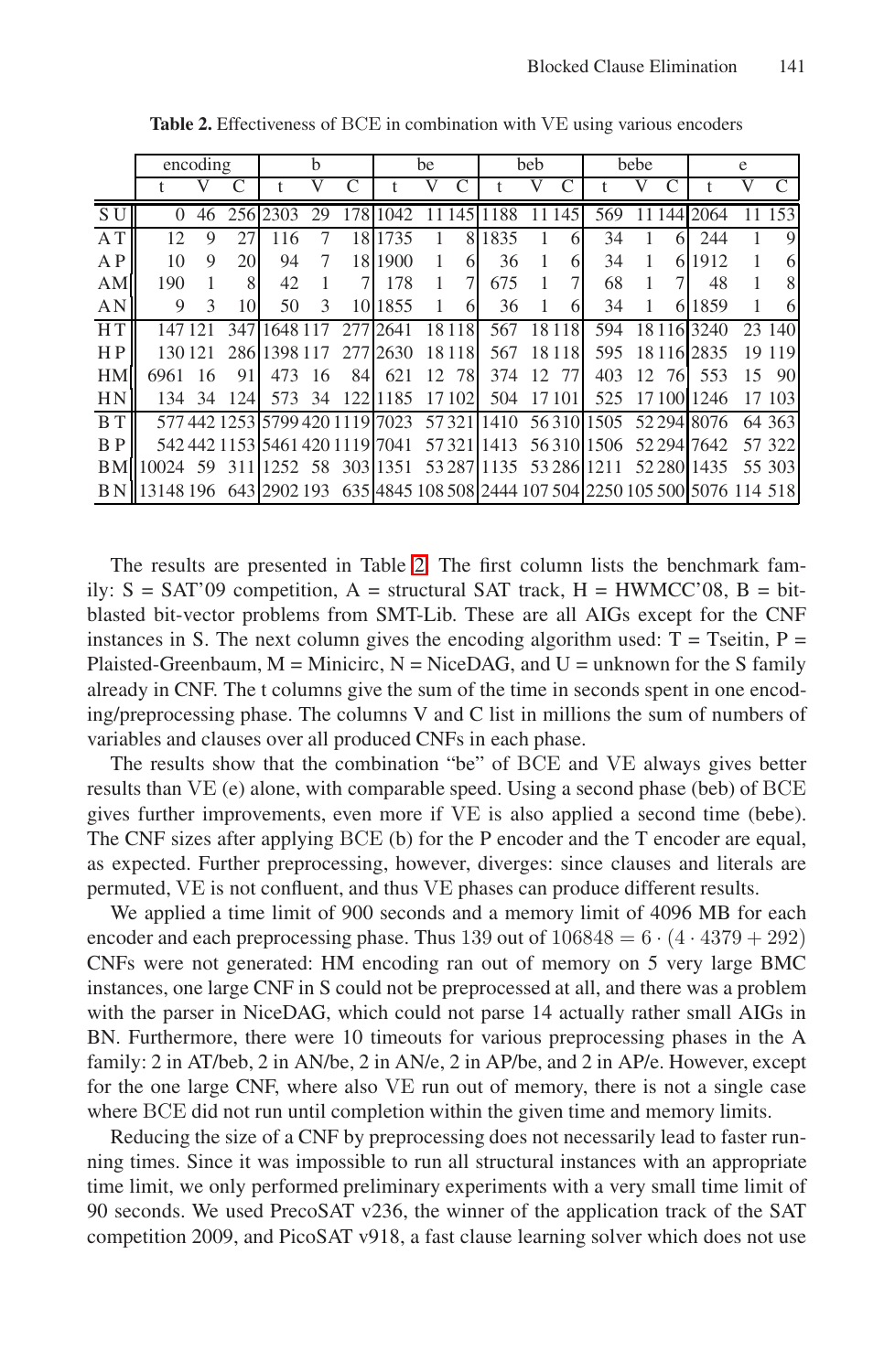sophisticated preprocessing algorithms, in contrast to PrecoSAT. In both cases the results were inconclusive. Running preprocessing until completion takes a considerable portion of the 90 seconds time limit, even if restricted to VE. In addition, the success of PrecoSAT shows that not running preprocessing until completion is a much better strategy, particularly if the preprocessor is run repeatedly again, with enough time spent on search in-between. However, this strategy is hard to evaluate when many preprocessing techniques are combined.[4](#page-13-0) Therefore we decided to stick with the run-to-completion approach, which also gives some clear indication of how much CNF size reduction can be achieved through BCE.

For the 292 SAT competition instances we were able to run PrecoSAT with a more reasonable timeout of 900 seconds. The cluster machines used for the experiments, with Intel Core 2 Duo Quad Q9550 2.8 GHz processor, 8 GB main memory, running Ubuntu Linux version 9.04, are around two times as fast as the ones used in the first phase of the 2009 SAT competition. In the first phase of the competition, with a similar time limit, PrecoSAT solved many more instances than competitors. Nevertheless, using BCE we can improve the number of solved instances considerable: PrecoSAT solves 176 original instances, 177 preprocessed by BCE and VE alone (b and e), 179 be instances, 180 beb instances, and 183 bebe instances. If we accumulate the time for all the preprocessing phases and add it to the actual running time, then 181 instances can be solved in the last case. For the other cases the number of solved instances does not change.

It would be interesting to compare our results to pure circuit-level solvers. To our understanding, however, such solvers have not proven to be more efficient than running CNF solvers in combination with specialized circuit to CNF encodings.

### **9 Conclusions**

We study a CNF-level simplification technique we call BCE (blocked clause elimination). We show that BCE, although a simple concept, is surprisingly effective: without any explicit knowledge of the underlying circuit structure, BCE achieves the same simplifications as combinations of circuit-level simplifications and the well-known polaritybased Plaisted-Greenbaum CNF encoding. This implies that the effect of such specialized circuit-level techniques can actually be accomplished directly on the CNF-level. To our best knowledge, these connections have not been known before. Furthermore, in contrast to specialized circuit-level techniques, BCE can be naturally applied on any CNF formula, regardless of its origin. Experimental results with an implementation of a CNF-level preprocessor combining BCE and SatElite-style variable elimination are presented, showing the effectiveness and possible benefits of applying BCE.

*Acknowledgements*. The authors thank Niklas Eén and Pete Manolios for providing up-to-date versions of the Minicirc and NiceDAG encoders used in the experiments. The first author is financially supported by Academy of Finland under the project "Extending the Reach of Boolean Constraint Reasoning" (#132812). The third author is supported by the Dutch Organization for Scientific Research under grant 617.023.611.

<span id="page-13-0"></span><sup>&</sup>lt;sup>4</sup> In PrecoSAT v465, we have failed literal preprocessing, various forms of equivalence reasonsing, explicit pure literal pruning, BCE, VE, combined with on-the-fly subsumption.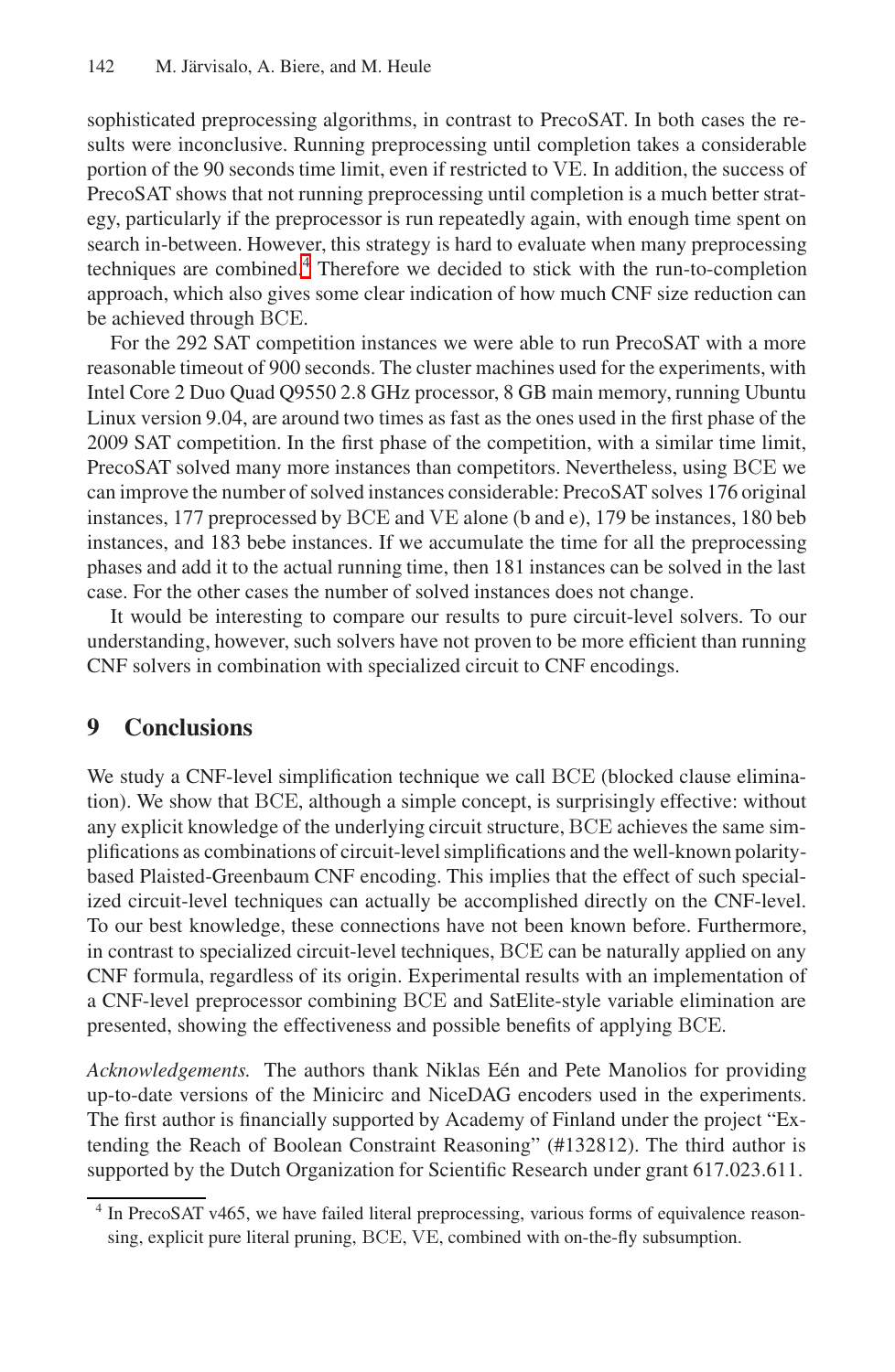# **References**

- <span id="page-14-0"></span>1. Jackson, P., Sheridan, D.: Clause form conversions for Boolean circuits. In: Hoos, H.H., Mitchell, D.G. (eds.) SAT 2004. LNCS, vol. 3542, pp. 183–198. Springer, Heidelberg (2005)
- <span id="page-14-1"></span>2. Mishchenko, A., Chatterjee, S., Brayton, R.K.: DAG-aware AIG rewriting: A fresh look at combinational logic synthesis. In: DAC 2006, pp. 532–535. ACM, New York (2006)
- <span id="page-14-2"></span>3. Eén, N., Mishchenko, A., Sörensson, N.: Applying logic synthesis for speeding up SAT. In: Marques-Silva, J., Sakallah, K.A. (eds.) SAT 2007. LNCS, vol. 4501, pp. 272–286. Springer, Heidelberg (2007)
- <span id="page-14-3"></span>4. Manolios, P., Vroon, D.: Efficient circuit to CNF conversion. In: Marques-Silva, J., Sakallah, K.A. (eds.) SAT 2007. LNCS, vol. 4501, pp. 4–9. Springer, Heidelberg (2007)
- <span id="page-14-4"></span>5. Chambers, B., Manolios, P., Vroon, D.: Faster SAT solving with better CNF generation. In: DATE 2009, pp. 1590–1595. IEEE, Los Alamitos (2009)
- <span id="page-14-5"></span>6. Ostrowski, R., Grégoire, É., Mazure, B., Sais, L.: Recovering and exploiting structural knowledge from CNF formulas. In: Van Hentenryck, P. (ed.) CP 2002. LNCS, vol. 2470, pp. 185–199. Springer, Heidelberg (2002)
- <span id="page-14-6"></span>7. Brafman, R.I.: A simplifier for propositional formulas with many binary clauses. IEEE Transactions on Systems, Man, and Cybernetics, Part B 34(1), 52–59 (2004)
- <span id="page-14-7"></span>8. Bacchus, F.: Enhancing Davis Putnam with extended binary clause reasoning. In: AAAI 2002, pp. 613–619. AAAI Press, Menlo Park (2002)
- <span id="page-14-8"></span>9. Subbarayan, S., Pradhan, D.K.: NiVER: Non-increasing variable elimination resolution for preprocessing SAT instances. In: Hoos, H.H., Mitchell, D.G. (eds.) SAT 2004. LNCS, vol. 3542, pp. 276–291. Springer, Heidelberg (2005)
- <span id="page-14-9"></span>10. Eén, N., Biere, A.: Effective preprocessing in SAT through variable and clause elimination. In: Bacchus, F., Walsh, T. (eds.) SAT 2005. LNCS, vol. 3569, pp. 61–75. Springer, Heidelberg (2005)
- <span id="page-14-10"></span>11. Gershman, R., Strichman, O.: Cost-effective hyper-resolution for preprocessing CNF formulas. In: Bacchus, F., Walsh, T. (eds.) SAT 2005. LNCS, vol. 3569, pp. 423–429. Springer, Heidelberg (2005)
- <span id="page-14-11"></span>12. Kullmann, O.: On a generalization of extended resolution. Discrete Applied Mathematics 96- 97, 149–176 (1999)
- <span id="page-14-12"></span>13. Tseitin, G.S.: On the complexity of derivation in propositional calculus. In: Siekmann, J., Wrightson, G. (eds.) Automation of Reasoning 2: Classical Papers on Computational Logic 1967–1970, pp. 466–483. Springer, Heidelberg (1983)
- <span id="page-14-13"></span>14. Plaisted, D.A., Greenbaum, S.: A structure-preserving clause form translation. Journal of Symbolic Computation 2(3), 293–304 (1986)
- <span id="page-14-14"></span>15. Biere, A., Clarke, E.M., Raimi, R., Zhu, Y.: Verifiying safety properties of a power PC microprocessor using symbolic model checking without BDDs. In: Halbwachs, N., Peled, D.A. (eds.) CAV 1999. LNCS, vol. 1633, pp. 60–71. Springer, Heidelberg (1999)
- <span id="page-14-15"></span>16. Jussila, T., Biere, A.: Compressing BMC encodings with QBF. Electronic Notes in Theoretical Computer Science 174(3), 45–56 (2007)
- <span id="page-14-16"></span>17. Drechsler, R., Junttila, T., Niemelä, I.: Non-clausal SAT and ATPG. In: Biere, A., Heule, M.J.H., van Maaren, H., Walsh, T. (eds.) Handbook of Satisfiability. Frontiers in Artificial Intelligence and Applications, vol. 185, pp. 655–694. IOS Press, Amsterdam (2009)
- <span id="page-14-17"></span>18. Davis, M., Putnam, H.: A computing procedure for quantification theory. Journal of the ACM 7(3), 201–215 (1960)
- <span id="page-14-18"></span>19. Purdom, P.W.: Solving satisfiability with less searching. IEEE Transactions on Pattern Analysis and Machine Intelligence 6(4), 510–513 (1984)